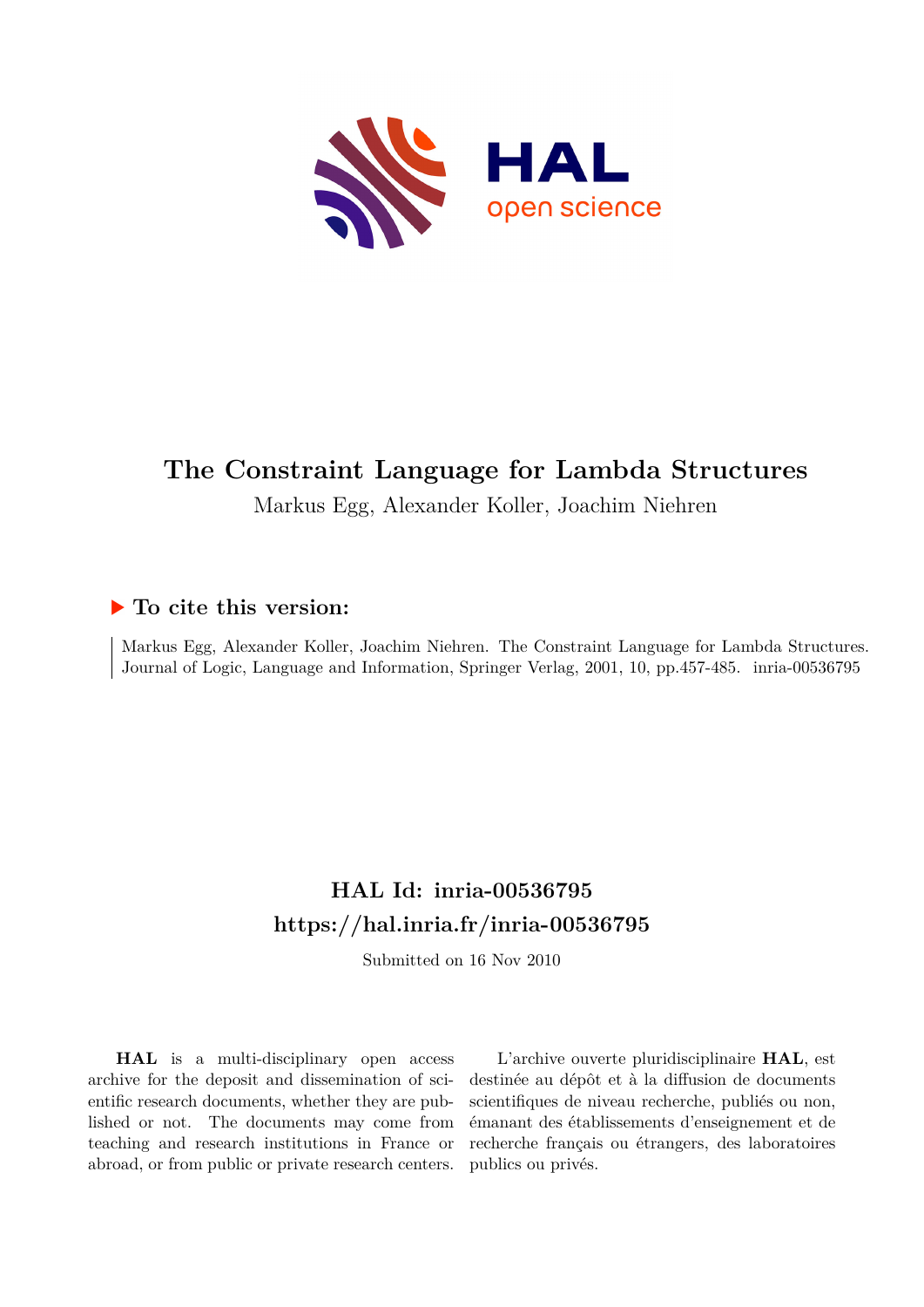### The Constraint Language for Lambda Structures

Markus Egg (egg@coli.uni-sb.de) and Alexander Koller (koller@coli.uni-sb.de) Dept. of Computational Linguistics, University of the Saarland

Joachim Niehren (niehren@ps.uni-sb.de) Programming Systems Lab, University of the Saarland

Abstract. This paper presents the Constraint Language for Lambda Structures (CLLS), a first-order language for semantic underspecification that conservatively extends dominance constraints. It is interpreted over lambda structures, tree-like structures that encode  $\lambda$ -terms. Based on CLLS, we present an underspecified, uniform analysis of scope, ellipsis, anaphora, and their interactions. CLLS solves a variable capturing problem that is omnipresent in scope underspecification and can be processed efficiently.

Keywords: Underspecification, scope ambiguity, ellipsis, anaphora, tree descriptions.

#### 1. Introduction

Underspecification (van Deemter and Peters, 1996; Pinkal, 1996) is a recent approach to controlling the combinatorial explosion caused by ambiguity. Its key idea is to derive a single, compact description of all readings instead of the (exponential number of) readings themselves. These descriptions are then used in later processing steps as much as possible; individual readings are only enumerated by need.

One type of ambiguity for which underspecification has been investigated particularly well is scope ambiguity. Common to many recent scope underspecification formalisms (Alshawi and Crouch, 1992; Reyle, 1993; Muskens, 1995; Bos, 1996; Niehren et al., 1997b; Egg et al., 1998) is that they provide the 'semantic material' of which the description of the readings is built, plus structural relations that constrain possible combinations of this material. Dominance constraints, a tree logic which can express dominance of nodes in a tree, are a very natural way for doing this. Muskens (1995) was the first to do this explicitly, but Reyle (1993) and Bos (1996) can be subsumed under this kind of approach as well. Dominance constraints also have many other applications in computational linguistics (Vijay-Shanker, 1992; Rambow et al., 1995; Gardent and Webber, 1998).

In this article, we show how to integrate a treatment of other linguistic phenomena – in particular, anaphora and VP ellipsis – with

**C** 2001 Kluwer Academic Publishers. Printed in the Netherlands.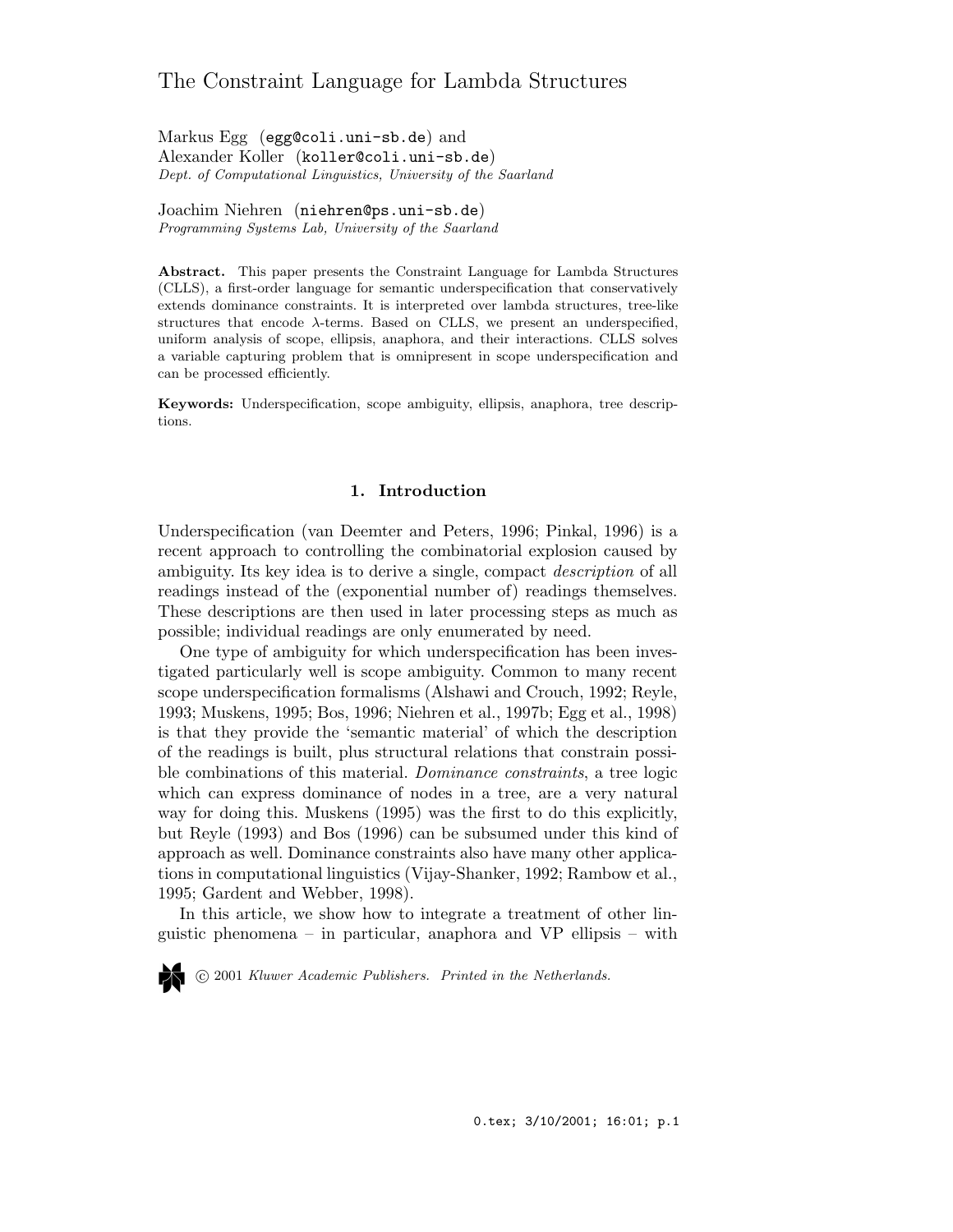a scope underspecification formalism based on dominance constraints. The interaction of these three phenomena has been considered before (Gawron and Peters, 1990; Crouch, 1995; Shieber et al., 1996). In our approach, it is modelled by a conservative extension of the language of dominance constraints by additional atomic formulas, viz., anaphoric binding constraints and parallelism constraints. While the former are based on an idea by Kehler (1993), the latter are formally equivalent to context unification as used in Niehren et al. (1997b), which was shown by Niehren and Koller (2001). In addition,  $\lambda$ -binding constraints are introduced in order to solve a capturing problem that appears in all dominance-based underspecification formalisms.

The combination of all of these constraints, called CLLS (Constraint Language for Lambda Structures), correctly describes many challenging cases from the literature that exhibit interaction of scope, anaphora, and ellipsis. In addition, its being an extension of dominance constraints makes for some appealing differences to existing formalisms with comparable coverage: Unlike Shieber et al. (1996), the CLLS analysis is completely order-independent; and in contrast to the QLFbased analysis in Crouch (1995), it achieves a clean separation between underspecified descriptions and the described readings.

The paper is structured as follows. In Section 2, we introduce the phenomena under consideration and present the intuitions behind our linguistic analysis without going into detail. Section 3 presents the formal definitions of lambda structures and CLLS and fills in the formal details that were omitted in Section 2. In Section 4, we extend the analysis to more involved cases from the literature. Section 5 defines a syntax/semantics interface that derives CLLS constraints on the basis of a simple phrase structure syntax. In Section 6, we give a brief overview over results on formal and computational aspects of CLLS. Finally, Section 7 concludes and outlines directions for future work.

#### 2. Elements of CLLS

This section introduces the three main phenomena considered in the paper – scope, ellipsis, and anaphora – and the major concepts used in their CLLS analyses. After discussing lambda structures and their correspondence to  $\lambda$ -terms, we go through the phenomena and present the intuitions underlying our analysis. The section does not even attempt to be formally precise; the formal details are put off until section 3.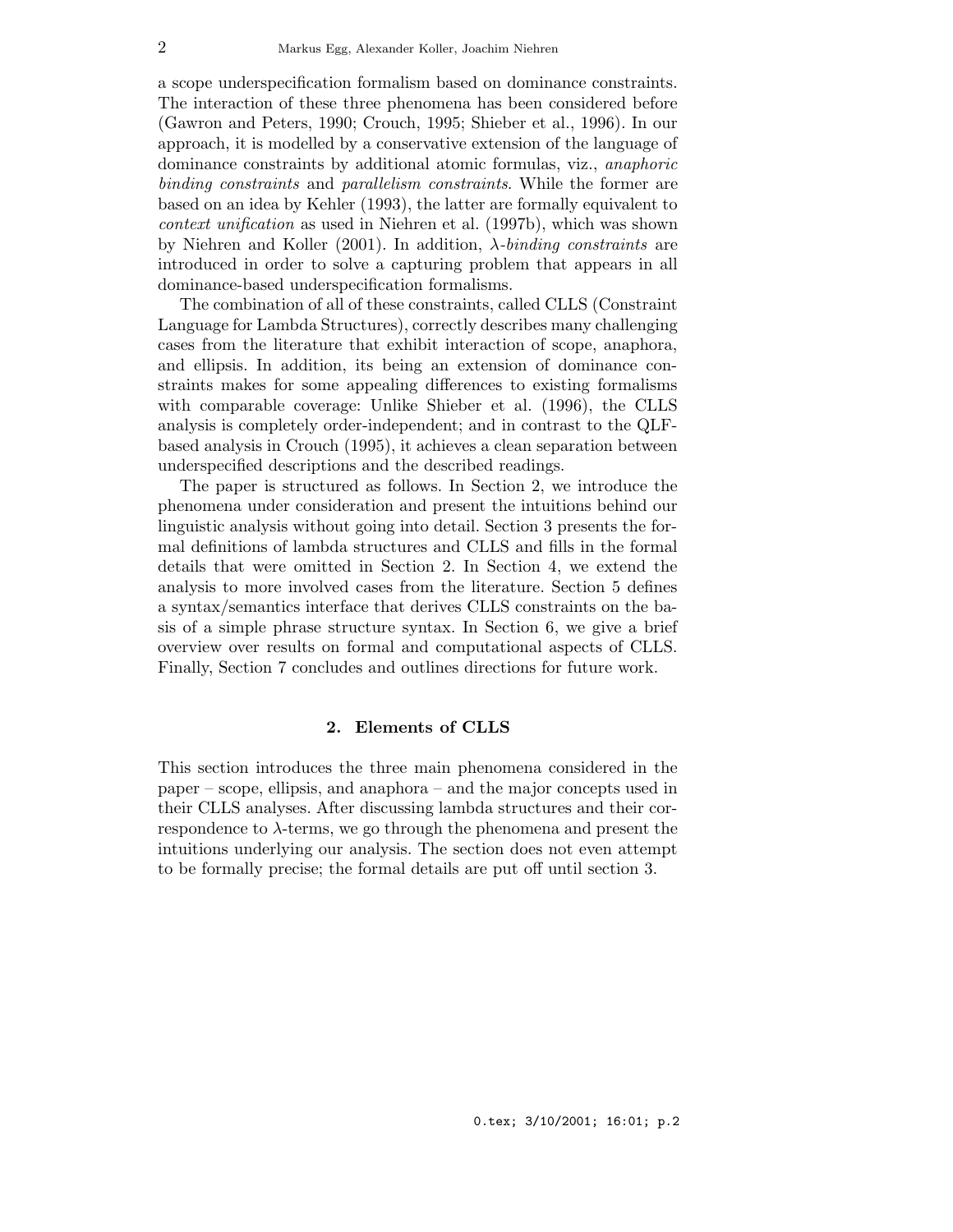#### 2.1. Lambda structures and lambda terms

The idea behind *lambda structures* is to represent a  $\lambda$ -term by a treelike graph; a node in a lambda structure corresponds to an occurrence of a subterm in the  $\lambda$ -term it represents. Consider e.g. the  $\lambda$ -term in (1), which happens to represent one of the readings of (3) below:

(1) (a workshop) $(\lambda x)$ (every linguist) $(\lambda y)$  $(\text{attend } x)$  y))

We draw the corresponding lambda structure as the graph in (2). An occurrence of a  $\lambda$ -abstraction corresponds to a node labelled by lam, an occurrence of an application, to a node labelled by @, and an occurrence of a bound variable, to a node labelled by var. Variable binding is represented in a lambda structure by dashed arrows from the variables to their binders. For instance, the unique occurrence of  $\lambda x$  in (1) corresponds to the node  $\pi$  in (2); it binds the variable represented by the node  $\mu$ .



Note that variable names in a  $\lambda$ -term (such as x and y in (1)) are not reflected by the node labels of the corresponding  $\lambda$ -structure. Consequently, a lambda structure represents a closed  $\lambda$ -term uniquely modulo consistent renaming of bound variables ( $\alpha$ -equality).

Via the detour through  $\lambda$ -structures, we can use tree descriptions in semantic underspecification: We simply talk about  $\lambda$ -structures in the same way one usually talks about trees. The explicit binding relation is important in that context because variable names may not be sufficient to ensure proper binding in an underspecified framework; we will come back to this in a minute.

#### 2.2. Scope

The first class of phenomena we are concerned with is scope ambiguity, as in the following sentence.

(3) Every linguist attends a workshop.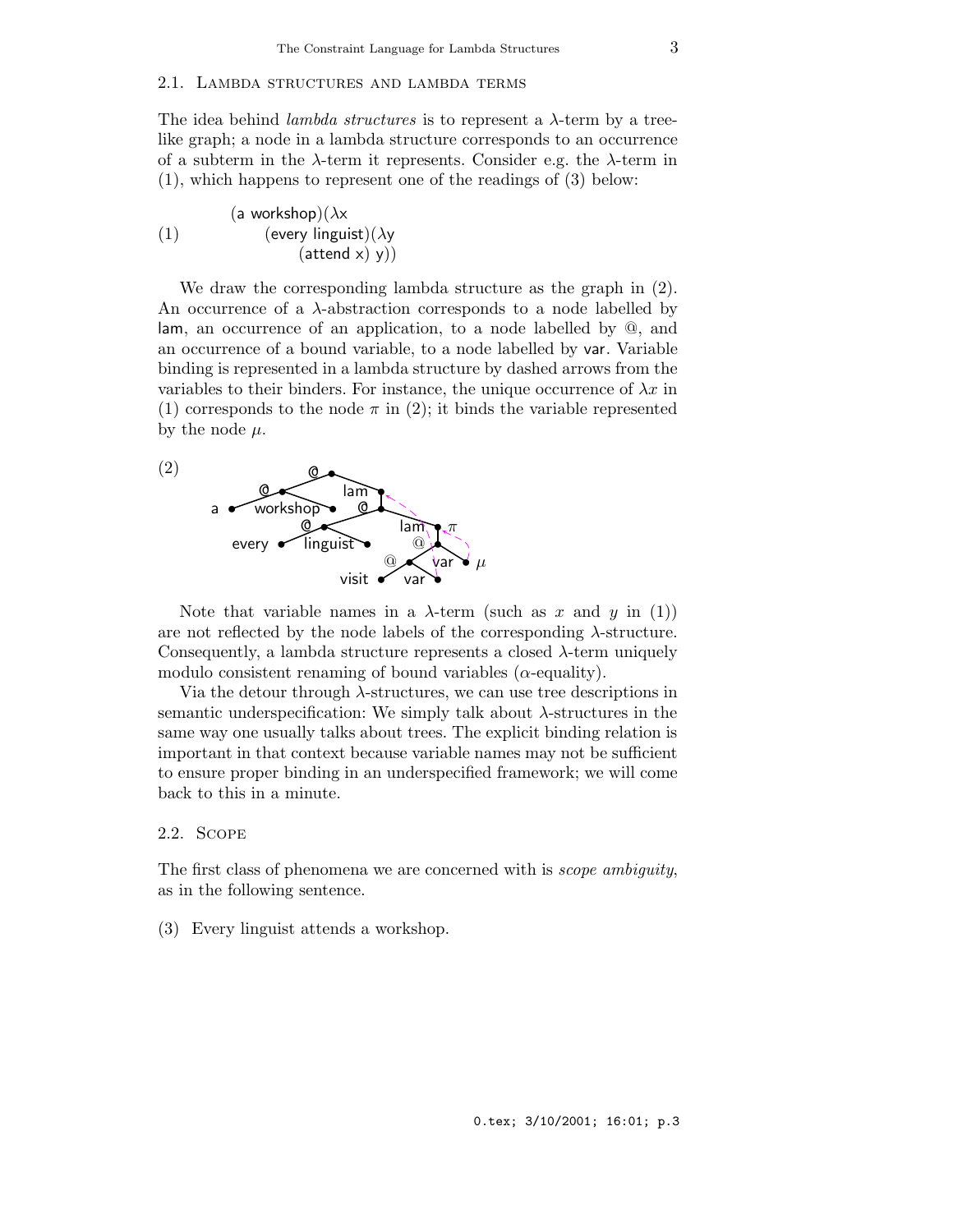This sentence has two readings, which differ only in a permutation of quantifiers: Either the sentence means that there is one specific workshop which every linguist attends, or it means that every linguist attends a workshop, but not necessarily the same as the others. The first reading is represented by the  $\lambda$ -term in (1), and the second by (4):

(4) (every linguist) $(\lambda y)$ (a workshop) $(\lambda x)$  $(\text{attend } x)$  y))

Closer inspection reveals that (1) and (4), and hence their corresponding lambda structures, are closely related. The lambda structures are composed from the same tree-like subgraphs, corresponding to the term fragments (every linguist)( $\lambda$ x(.)), (a workshop)( $\lambda$ y(.)), and ((attend x)  $y$ ). But these fragments are composed in different order. We can describe both lambda structures at once by specifying the fragments and their relationships. Such a description is given in (5).



Intuitively, description  $(5)$  is satisfied by all  $\lambda$ -structures into which the graph in (5) can be embedded in such a way that no labelled nodes of the graph overlap. Dotted edges in (5) signify dominance: Of the two nodes they connect, the upper one must be above the lower one in the lambda structure. The dashed arrows, for  $\lambda$ -binding, act like elastic bands, which can be stretched indefinitely without being broken by intervening lambdas.

The description leaves the relative ordering between the two quantifier fragments unspecified. But since both fragments dominate the nuclear scope and, just like trees,  $\lambda$ -structures cannot branch in the bottom-up direction, one of the two quantifier fragments must dominate the other. This situation is very common in scope underspecification. Note that variable binders must always dominate their bound variables; so the  $\lambda$ -binding relations,  $\lambda(X_{10}) = X_3$  and  $\lambda(X_{11}) = X_7$ , logically entail the dominance relations,  $X_4\triangleleft X_9$  and  $X_8\triangleleft X_9$ . Inserting these dominance edges in (5) only enhances readability.

In Section 3 we will give pictures like (5) a formal meaning as constraints over  $\lambda$ -structures, i.e. logical formulas that are interpreted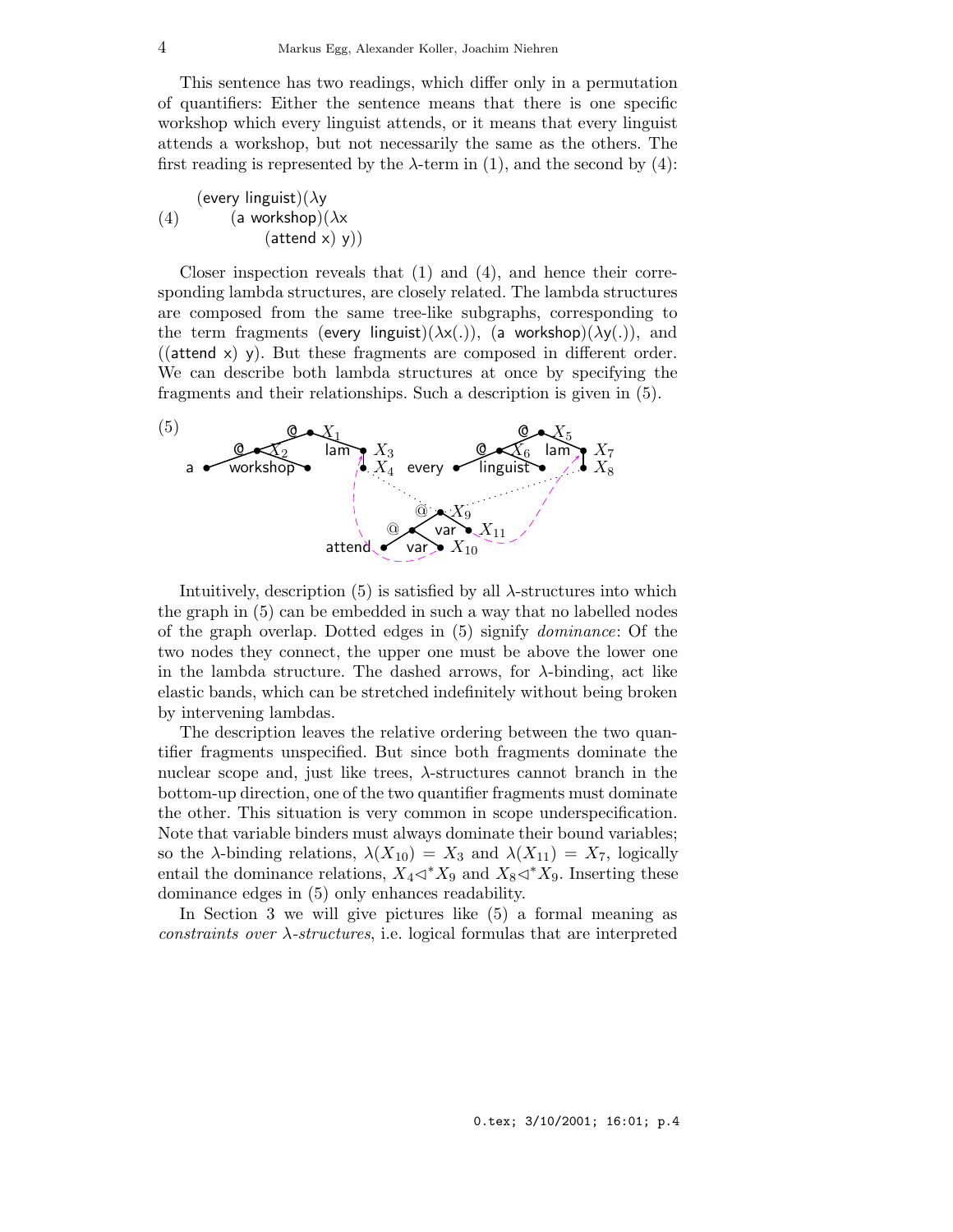over the class of  $\lambda$ -structures. Then nodes of the graph correspond to variables denoting nodes of a  $\lambda$ -structure, whereas labels, edges, and arrows correspond to various types of atomic constraints.

We have said that a description like (5) is satisfied by all lambda structures into which they can be embedded. In particular, the lambda structure may contain additional fragments that are not mentioned in the description. This is a desired feature because we want to compute with limited information that can in principle be augmented at any later point; the fact that the information is complete must be expressed independently. As long as one is only concerned with scope, one can impose a general constructiveness restriction: each node in a lambda structure that we describe must be denoted by a variable in the description. But constructiveness would be too strict for our treatment of ellipses below and also for an underspecified account of reinterpretation (Egg, 2001; Koller et al., 2000b).

#### 2.3. Ellipsis

The second phenomenon we treat is VP ellipsis. VP ellipsis interacts with scope ambiguities, thus the treatment of both phenomena must be integrated. In the framework presented in this article, this integration simply amounts to adding further constraints on lambda structures.

For ellipses, we introduce parallelism constraints, which permit to express structural equality between fragments of  $\lambda$ -structures. As an example, consider the elliptical sentence (6):

#### (6) Every man sleeps, and so does Mary.

The meaning of the target sentence so does Mary is exactly like the meaning of the source sentence every man sleeps, except that the contrasting element in the source sentence (every man) is replaced by the one in the target sentence (Mary). This can be modelled in two steps. First, we describe the lambda structure for the source sentence, as in (7), and the lambda structure for the target parallel element, as in (8).



 $X_1$  is intended to denote the root of the semantic representation for the source sentence, and  $Y_1$ , that of the target sentence representation. The  $\lambda$ -structure for the entire sentence (6) will be the conjunction of source and target sentence, like this: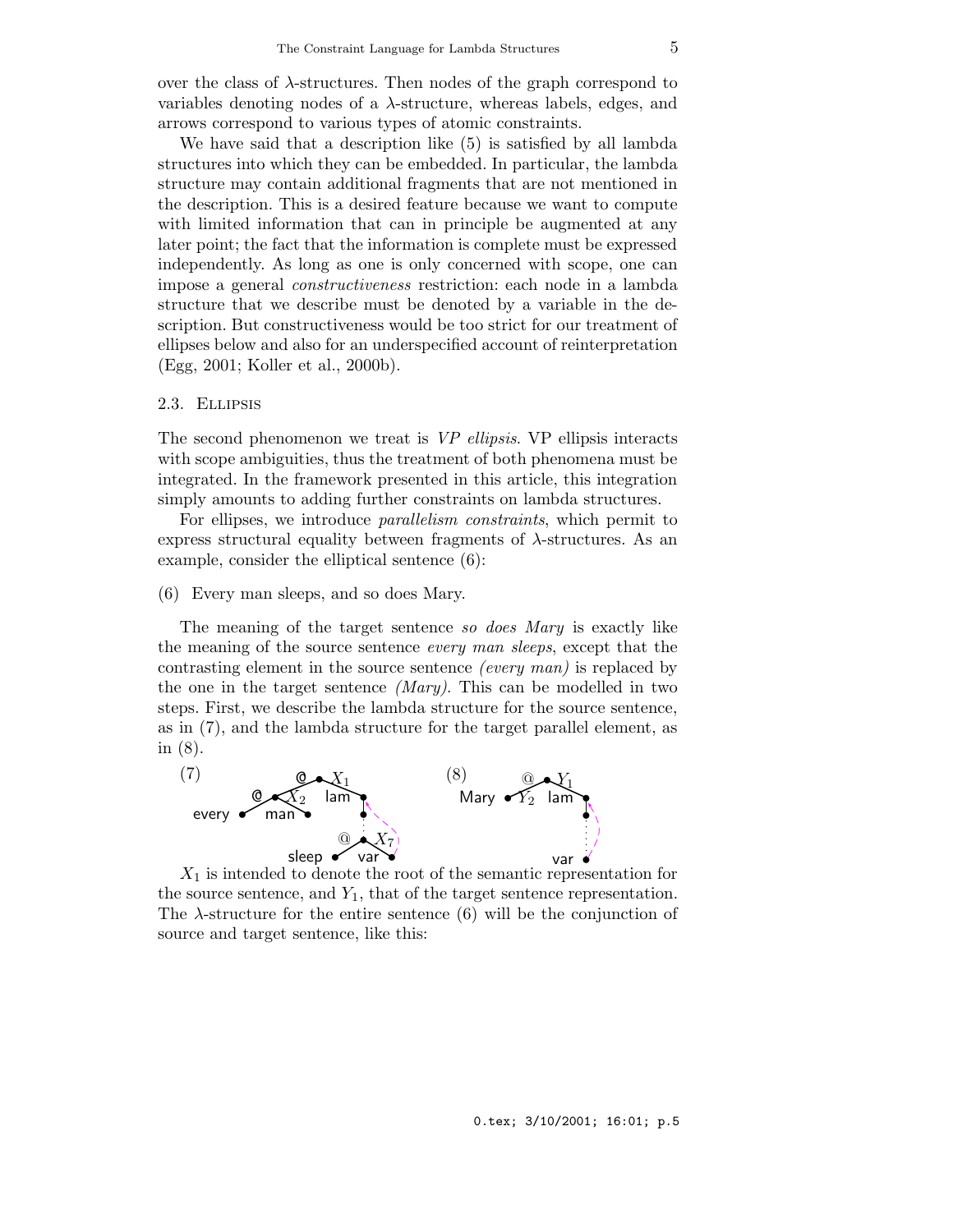$$
\begin{array}{c}\n(9) \\
\longleftarrow & X_1 \\
\vdots & \vdots \\
\longleftarrow & Y_2\n\end{array}
$$

The second step is to impose the *parallelism constraint* (10), which says that the lambda structures for the source and target sentence (i.e. below  $X_0$  and  $Y_0$ ) are equal, with the exception of the substructure representing the contrasting elements (below  $X_2$  and  $Y_2$ ):

 $(10) X_1/X_2 \sim Y_1/Y_2$ 

Indeed, the intended semantic representation of (6), shown in (11), simultaneously satisfies all constraints in  $(7)$ ,  $(8)$ ,  $(9)$ , and  $(10)$ .



This shows that ellipsis resolution can be reduced to solving constraints over lambda structures.

Since proper names and quantifier NPs can be contrasting elements in an ellipsis (as in (6)), our analysis requires type-raising of proper names; the constant Mary in (8) corresponds to a  $\lambda$ -term of type  $\langle\langle e,t\rangle,t\rangle$ . In the absence of ellipsis, we will freely analyze proper names as constants of type e anyway, as this simplifies the presentation. We will use all-lowercase labels mary in the latter case and capitalize the first letter in the former. Note that these details will be completely ignored by the constraint language, which will only speak about the label and not its type.

#### 2.4. Anaphora

Anaphora are the final class of phenomena we consider. In order to represent anaphora, we extend our notion of lambda structures. Anaphora are represented as nodes labelled by ana which are linked to their antecedents by anaphoric links. We draw anaphoric links as dashed arrows using straight lines. For instance, a representation of (12) is shown in (13). For simplicity, we use a constant mother of here; we will analyze the possessive differently later.

(12) John<sup>*i*</sup> said he<sup>*j*</sup> liked his<sub>j</sub> mother.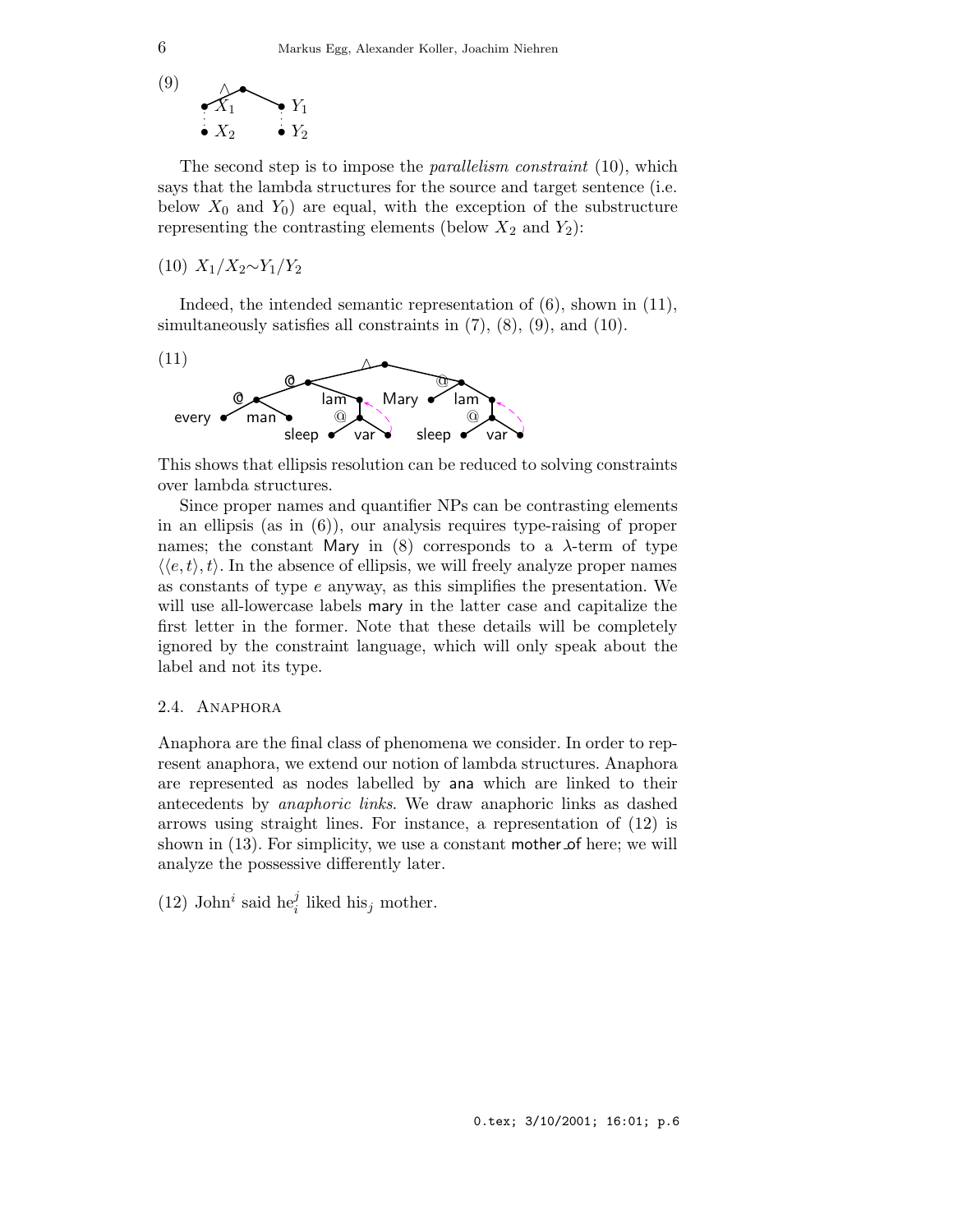

In the example, the two anaphoric links form a *link chain*. Link chains go back to Kehler (1993, 1995); they have been worked out in this setting by Xu (1998). This representation of anaphoric reference can cope with a series of problematic cases from the literature, such as strict/sloppy ambiguities, the many-pronouns puzzle (of which (12) is the source clause), and cascaded ellipses.

#### 2.5. The Capturing Problem

Variable binding in  $\lambda$ -terms is usually indicated by using variable names:  $\lambda x$  binds all occurrences of x in its scope. Even ordinary (i.e. non-underspecified)  $\lambda$ -calculus has to exclude the *capturing* of free variables by unintended binders through freeness conditions. In the context of underspecification, some additional problems occur. We solve these problems by using explicit binding functions in lambda structures.

One problem occurs with constraints as they are used for scope ambiguities. Let us encode variable names into the node labels, i.e. we use new labels  $\mathsf{lam}_x$  and  $\mathsf{var}_x$  for each object-level variable x. Now consider the following constraint:



The constraint describes two binders  $\mathsf{lam}_x$ , and there is a scope ambiguity between the two occurrences. In this case, it is completely unclear which the intended binder of a node with label var<sub>x</sub> is; in each solution, the lower binder wins. The lesson is that variable names are not sufficient to indicate the binding relations when the structure of the term is not fully known. But in principle, this problem could be circumvented by naming variables apart when generating a description, at least so long as we only consider constructive solutions.

Similar problems become apparent in the presence of parallelism constraints, e.g. in the following constraint: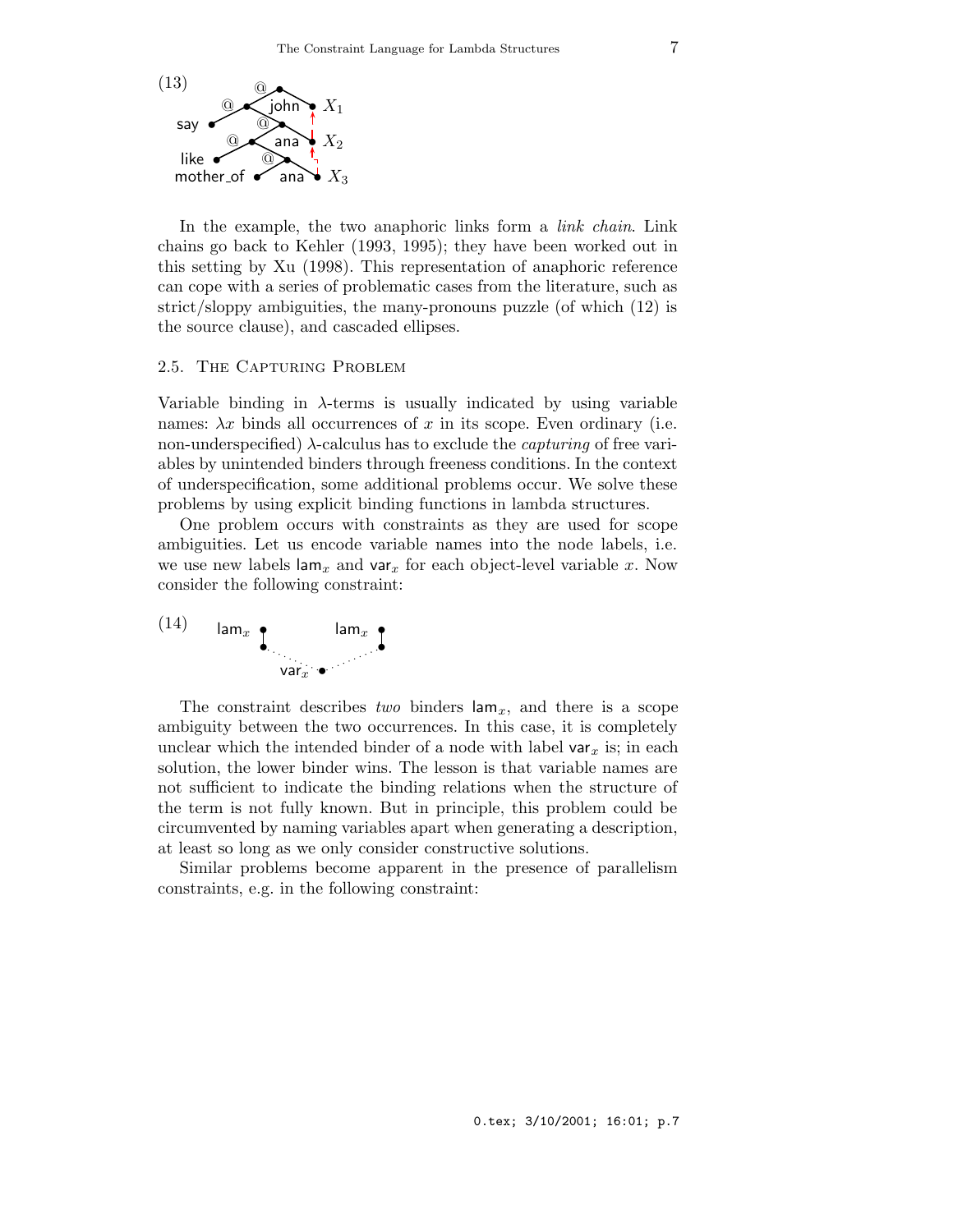

When we solve this constraint, we must introduce a copy of  $Y$ . What label should this copy have? If X takes scope over  $X_t$ , it should probably be var<sub>x</sub>; if X ends up below  $X_s$ , it should probably be var<sub>u</sub> for a fresh variable name u, and X should get a copy  $\mathsf{lam}_u$ . It is probably possible to define the semantics of parallelism constraints on this basis, although it will become more complicated. But the necessary variable name management will definitely make constraint solving much more difficult. At best, we can work around the problems created by the variable names; we do not gain anything from having them.

On the other hand, explicit binding functions provide a simple, clean, and general solution to the problem which are very helpful in processing (Erk et al., 2001). Indeed, they are so powerful that one can even lift  $\beta$ -reduction to the level of underspecified descriptions without ever worrying about freeness conditions or variable capturing, even in cases where this would be necessary in the ordinary  $\lambda$ -calculus (Bodirsky et al., 2001a).

#### 3. Syntax and Semantics of CLLS

Section 2 presented the general intuitions behind lambda structures. We showed how to describe  $\lambda$ -structures and how to apply their descriptions in an underspecified analysis of scope, ellipsis, and anaphora. Now we give a rigorous definition of the constraint language for lambda structure (CLLS), which we will use throughout the paper. We will start with the semantic level by first presenting tree structures, then move over to lambda structures as an extension of tree structures. Once the semantics is fixed, a definition of a syntax to talk about it is simple.

#### 3.1. TREE STRUCTURES

A tree corresponds to a unique tree structure in the same way that a lambda structure relates to a unique  $\lambda$ -term modulo  $\alpha$ -equivalence. Lambda structures are extended tree structures because  $\lambda$ -terms are extended trees (trees plus variable binding).

Let  $\Sigma$  be a set of *function symbols*,  $f, g, a, b$ . Each function  $f$  symbol comes with a fixed *arity*. We write  $f^k$  for a function symbol with arity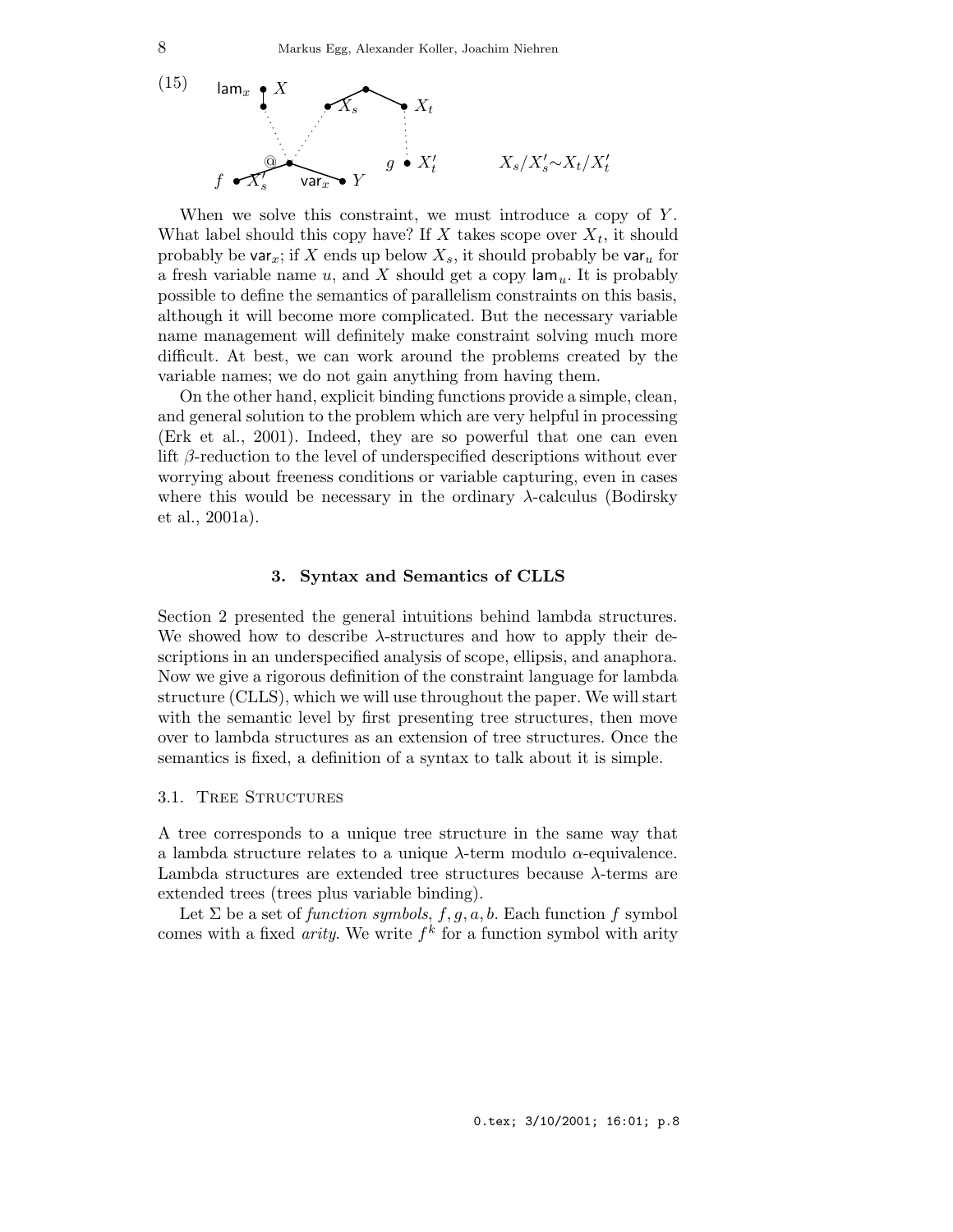$k \geq 0$ . A (finite constructor) tree is simply a ground term (without variables) built from a set of function symbols. For instance,  $f(g(a, a))$ is a tree built from function symbols  $f^1, g^2, a^0$ . Taking N to be the set of natural numbers starting at 1, we can define a path as a word over  $\mathbb{N}$ . We identify each node of a tree with the path from the root to this node; the empty word,  $\epsilon$ , identifies the root. Paths are named with lowercase Greek letters, such as  $\pi, \pi_1, \pi_2, \mu, \mu_1$ . Concatenation of words  $\pi$  and  $\mu$  is written as  $\pi\mu$ , and a word  $\pi$  is a prefix of  $\mu$  iff there is a word  $\pi_1$  such that  $\mu = \pi \pi_1$ .

A tree structure is a first-order model structure which characterizes a tree. The domain of a tree structure contains all nodes of the corresponding tree, and its relations specify labelling and childhood. E.g., the domain of the tree structure for  $f(g(a, a))$  is  $\{\epsilon, 1, 11, 12\}$ . The fact that the root  $\epsilon$  is labelled with f and has a single child 1 is expressed by a relation we write as  $\epsilon: f(1)$ ; the children and labels of the remaining nodes are specified by the relationships  $1:g(11, 12)$ ,  $11:a$ , and  $12:a$ .

More generally, a *tree domain*  $\Delta$  is a finite nonempty set of nodes which is prefixed-closed (that is,  $\pi \mu \in \Delta$  implies  $\pi \in \Delta$ ) and closed under left siblings (i.e. if  $\pi i \in \Delta$  then  $\pi j \in \Delta$  for all  $1 \leq j \leq i$ ), and a tree structure is defined as follows:

DEFINITION 3.1. A tree structure over  $\Sigma$  consists of a tree domain  $\Delta \subseteq \mathbb{N}^*$  and a labelling relation :  $f \subseteq \Delta^{n+1}$  for each n-ary function symbol  $f \in \Sigma$ , such that for all nodes  $\pi \in \Delta$  and the maximal  $n \in \mathbb{N}$  with  $\pi n \in \Delta$ , there is a unique symbol  $f^n \in \Sigma$  such that  $\pi: f(\pi 1, \ldots, \pi n).$ 

Given nodes  $\pi_0, \ldots, \pi_n$ , we write  $\pi_0: f(\pi_1, \ldots, \pi_n)$  for  $(\pi_0, \pi_1, \ldots, \pi_n) \in f$ . This relation expresses that  $\pi_0$  is a node of the tree structure with the label f and the children  $\pi_1, \ldots, \pi_n$ , in this order. Note that two nodes may be labelled by the same constant without being equal. The condition in the definition means that the number of children of a node is specified by the arity of its label.

It is maybe important to mention here that using tree domains is only one way to specify trees; it is just as possible to simply define trees as ground terms, or as specific graphs, and this has been done in other papers on CLLS. The distinction is immaterial because we are only interested in the tree structure that is induced, and one can use whatever underlying object is most convenient.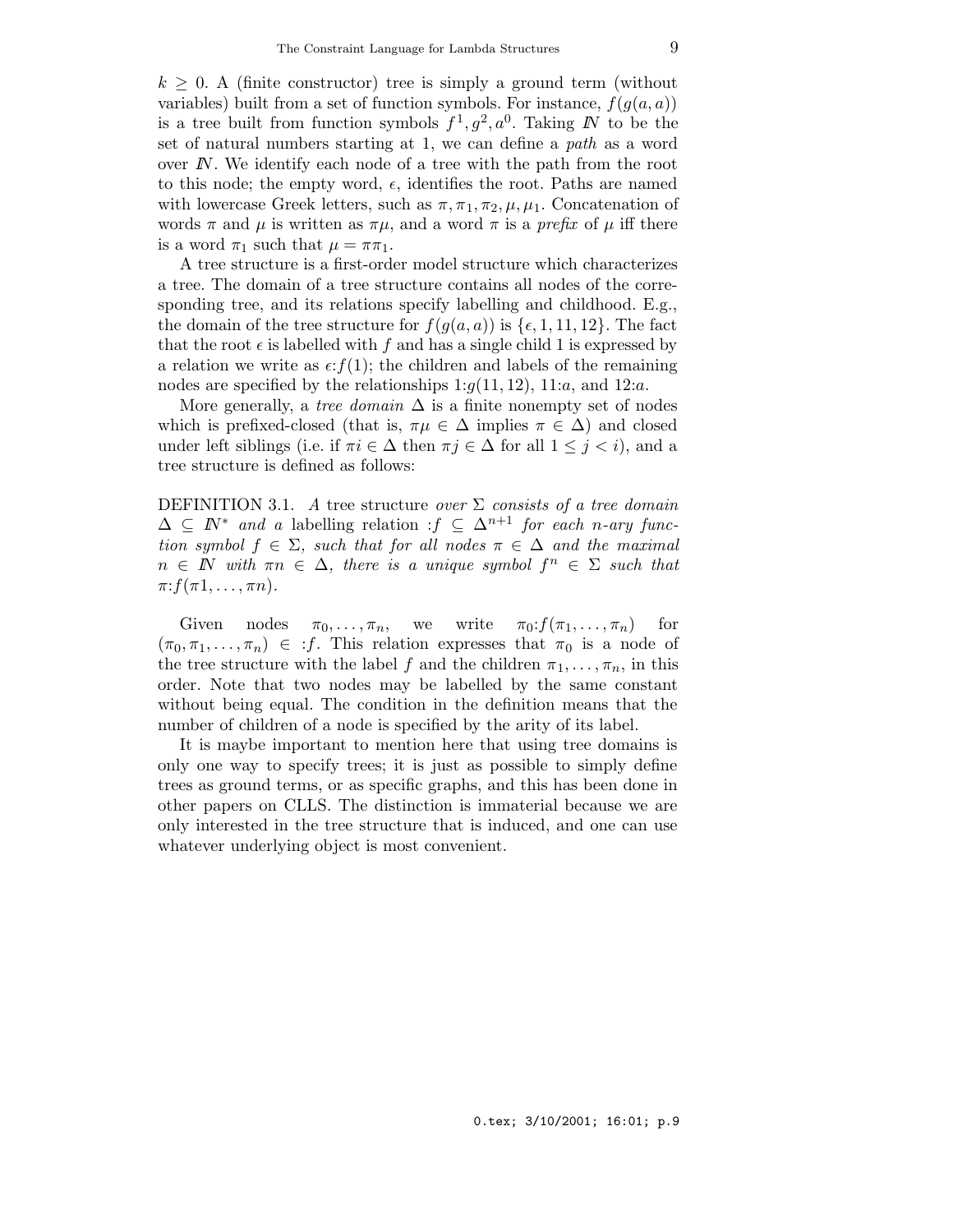#### 3.2. Lambda Structures

A lambda structure extends a tree structure with two additional relations for  $\lambda$ -binding and anaphoric links. For lambda structures, we assume:

$$
\{ \mathsf{var}^0, \mathsf{ana}^0, \mathsf{lam}^1, \mathbb{Q}^2 \} \subseteq \Sigma
$$

DEFINITION 3.2. A lambda structure over  $\Sigma$  consists of a tree structure over  $\Sigma$  with tree domain  $\Delta$  and two additional binary relations  $\lambda$ and ante on  $\Delta$  which satisfy the following properties.

- 1.  $\lambda \subseteq \Delta \times \Delta$  is a partial function that maps every node  $\pi \in \Delta$  with label var to a prefix of  $\pi$  which is labelled with lam.
- 2. ante  $\subseteq \Delta \times \Delta$  is a partial function that maps every node with label ana to another node.

The lambda structures we are interested in here have additional properties, which we have not included in the definition because they are not essential for what follows: For instance, chains of anaphoric links will not have cycles.

We draw lambda structures as tree-like graphs. E.g., the binding and anaphoric linking functions of the lambda structure (16) are specified by  $\lambda(212) = 2$  and ante $(2112) = 1$ .



Lambda structures and  $\lambda$ -terms can almost be mapped to each other one-to-one. The two exceptions are that lambda structures do not mention variable names and that lambda structures contain anaphoric links. We do not elaborate on the further interpretation of anaphoric links here; roughly, they express that the interpretation of the last element of the link chain determines the interpretation of all other elements of the chain.

#### 3.3. Dominance and Parallelism

Finally, we conservatively extend lambda structures by two additional relations between nodes: dominance and parallelism. These relations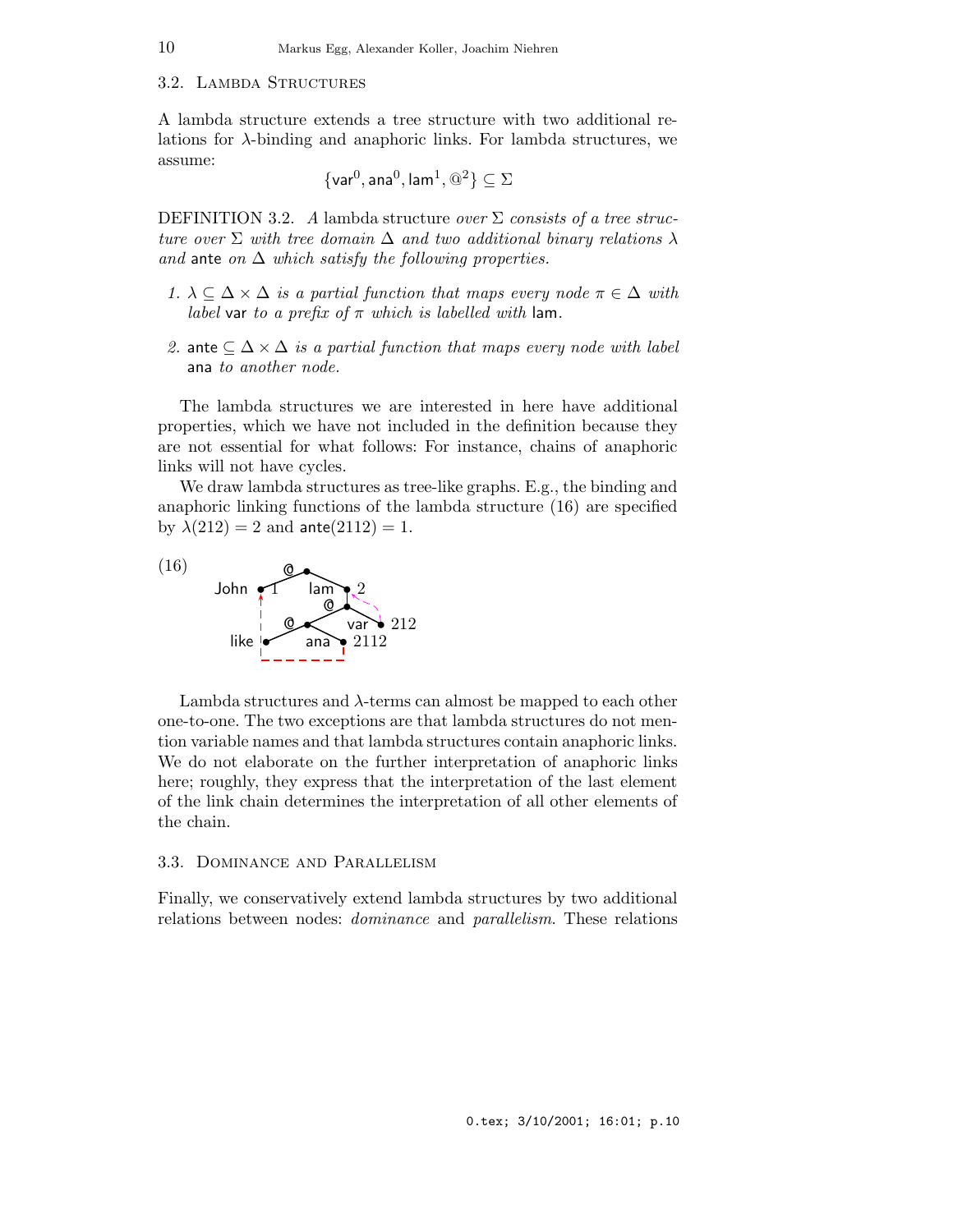were not included in Def. 3.2, as they can be defined from the relations specified there.

Let  $\Lambda$  be a lambda structure and  $\pi, \mu$  two of its nodes. We say that  $π$  dominates  $μ$  ( $π ⊂^*μ$ ) if it lies above it, i.e. if  $π$  is a prefix of  $μ$ . The dominance relation is a partial order on the domain of  $\Lambda$ , i.e. reflexive, transitive, and antisymmetric.

For the definition of parallelism, we first call any pair  $\pi/\mu$  of nodes  $\pi, \mu$  in  $\Lambda$  with  $\pi \langle \gamma^* \mu \rangle$  a sequent of  $\Lambda$ .  $\pi$  is called the root and  $\mu$  the hole of the segment. We define

$$
\begin{array}{rcl} \mathsf{b}^-(\pi/\mu) & := & \{\pi' \mid \pi \lhd^* \pi', \text{ but not } \mu \lhd^* \pi' \} \\ \mathsf{b}(\pi/\mu) & := & \mathsf{b}^-(\pi/\mu) \cup \{\mu\} \end{array}
$$

Intuitively, these are sets of nodes *between*  $\pi$  and  $\mu$ ; the difference is that the hole belongs to  $b(\pi/\mu)$ , but not to  $b^-(\pi/\mu)$ . Taking the labelling relations of  $\Lambda$  into account,  $\mathbf{b}^-(\pi/\mu)$  looks almost like a tree domain starting at  $\pi$ , except that one node (the mother of  $\mu$ ) has one too few children.

Now we can define correspondence functions between two segments, which bijectively map the nodes of one segment to those of the other while respecting the underlying tree structure.

DEFINITION 3.3. Let  $\Lambda$  be a lambda structure over  $\Sigma$  and  $\pi_1, \mu_1, \pi_2, \mu_2$  nodes of its domain  $\Delta$ . A bijective function  $c : \mathsf{b}(\pi_1/\mu_1) \rightarrow$  $b(\pi_2/\mu_2)$  is called a correspondence function between  $\pi_1/\mu_1$  and  $\pi_2/\mu_2$ iff for all  $f^n \in \Sigma$  and  $\pi \in \mathbf{b}^-(\pi_1/\mu_1)$ ,

$$
\pi: f(\pi 1, \ldots, \pi n) \Leftrightarrow c(\pi): f(c(\pi)1, \ldots, c(\pi)n).
$$

In particular, correspondence functions map roots to roots and holes to holes. For all  $\pi \in \mathbb{N}^*$ ,  $\pi_1 \pi \in \mathfrak{b}(\pi_1/\mu_1)$  iff  $c(\pi_1 \pi) = \pi_2 \pi$ ; that is, corresponding nodes can be reached over the same path from the roots of their respective segments.

The parallelism relation extends correspondence with conditions on parallel binding.

DEFINITION 3.4. Parallelism  $\pi_1/\mu_1 \sim \pi_2/\mu_2$  holds in  $\Lambda$  iff there is a correspondence function c between  $\pi_1/\mu_1$  and  $\pi_2/\mu_2$  such that **P1**-**P4** are satisfied.

**P1** Binding within the segments is parallel:

$$
\forall \pi, \mu \in \mathbf{b}^-(\pi_1/\mu_1): \ \lambda(\mu) = \pi \Leftrightarrow \lambda(c(\mu)) = c(\pi)
$$

**P2** For  $i \in \{1,2\}$ , no node below  $\mu_i$  is bound by a node inside the respective segment: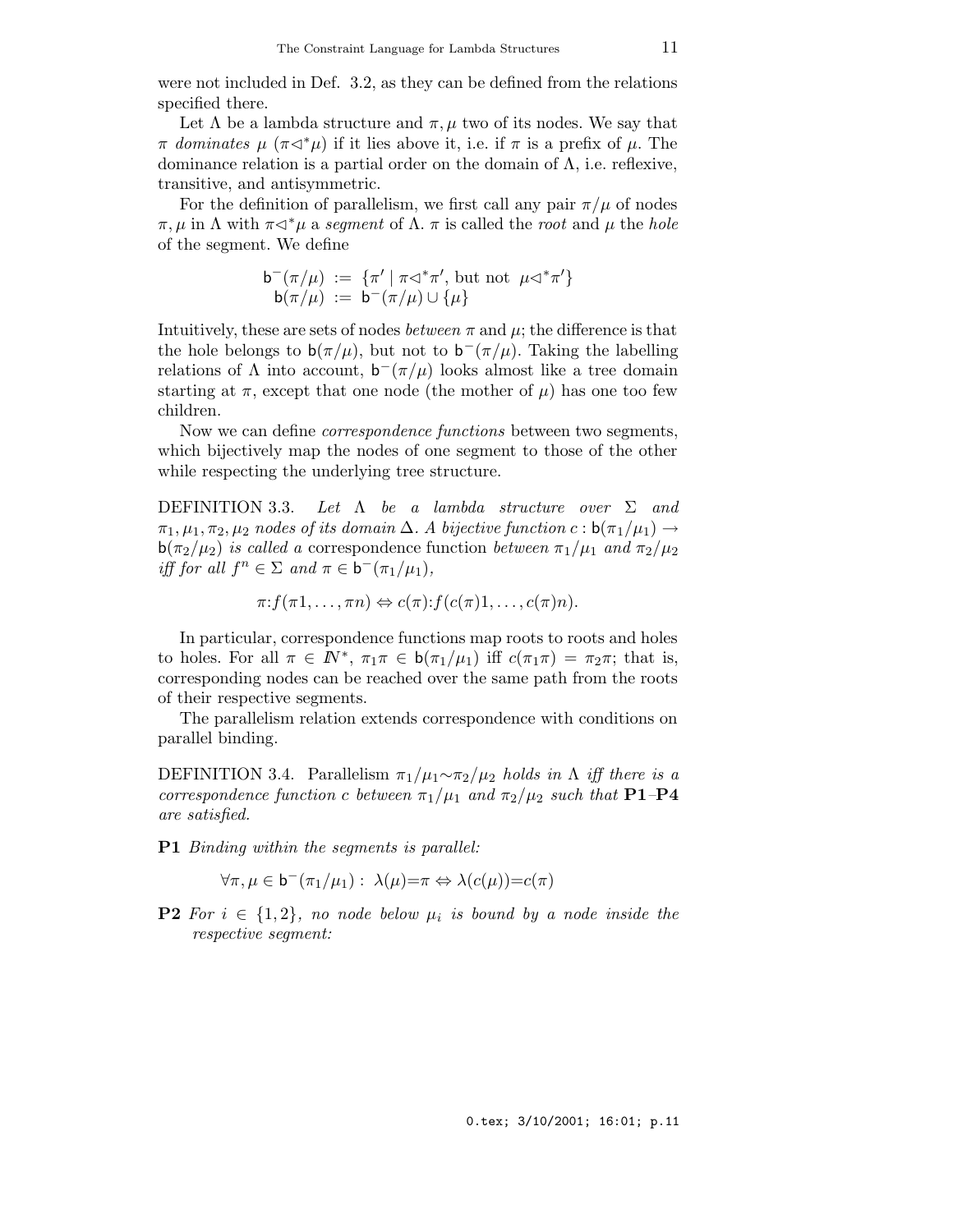$\forall \pi : \mu_i \lhd^* \pi \Rightarrow \lambda(\pi) \not\in b^-(\pi_i/\mu_i)$ 

**P3** If  $\Lambda$  binds a variable node in  $\mathbf{b}^-(\pi_1/\mu_1)$  properly above  $\pi_1$  or the corresponding variable node in  $\mathbf{b}^-(\pi_2/\mu_2)$  properly above  $\pi_2$ , then the two binder nodes are binding equivalent  $(4^+$  denotes proper dominance).

$$
\forall \pi \in \mathsf{b}^-(\pi_1/\mu_1): \; (\lambda(\pi) \triangleleft^+\pi_1 \vee \lambda(c(\pi)) \triangleleft^+\pi_2) \Rightarrow \lambda(\pi) \approx \lambda(c(\pi))
$$

For the time being, assume that binding equivalence  $\approx$  is simply node identity. We will modify this definition in Section 4.5.

**P4** If  $\pi$  is an anaphoric node in  $\mathbf{b}^-(\pi_1/\mu_1)$ , then the corresponding anaphoric node in  $b^-(\pi_2/\mu_2)$  must be linked either to  $\pi$  (strict) or, if it exists, to the correspondence of  $\text{ante}(\pi)$  (sloppy).

 $\forall \pi \in \mathsf{b}^-(\pi_1/\mu_1): \; \mathsf{ante}(c(\pi)) = \pi \; \lor \; \mathsf{ante}(c(\pi)) = c(\mathsf{ante}(\pi)).$ 

The parallelism relation is almost symmetric; the only exception is that the strict variant of the rule P4 only allows to link the anaphoric node in  $\mathbf{b}^-(\pi_2/\mu_2)$  to the corresponding node in  $\mathbf{b}^-(\pi_1/\mu_1)$ , but not vice versa.

#### 3.4. The Constraint Language CLLS

Now that lambda structures and their relations are defined, it is straightforward to fix a constraint language to go with them. We assume an infinite set of *node variables*, ranged over by  $X, X_i, Y$ , etc., and pick relation symbols for all relations defined so far. To keep the presentation simple, we use the same symbols as for the relations themselves. The constraint language over lambda structures (CLLS) is given by the following abstract syntax:

$$
\varphi ::= X : f(X_1, \dots, X_n) \mid X \lhd^* Y \mid X \neq Y
$$
  
\n
$$
\mid \lambda(X)=Y \mid \text{ante}(X)=Y \mid X/X' \sim Y/Y'
$$
  
\n
$$
\mid \varphi \land \varphi'
$$
 (f<sup>n</sup>  $\in \Sigma$ )

The semantics of CLLS is defined by interpretation of constraints over the class of lambda structures in the usual Tarski style: A pair of a lambda structure  $\Lambda$  and a variable assignment  $\alpha$  into the domain of  $\Lambda$  satisfies a constraint  $\varphi$  iff it satisfies each atomic conjunct in the obvious way. We call  $(\Lambda, \alpha)$  a *solution* of  $\varphi$  in this case.

Abbreviations we will occasionally use below are  $X=Y$  for  $X\triangleleft^*Y\wedge Y$  $Y \triangleleft^* X$  (node equality) and  $X \triangleleft^+ Y$  for  $X \triangleleft^* Y \wedge X \neq Y$  (proper dominance).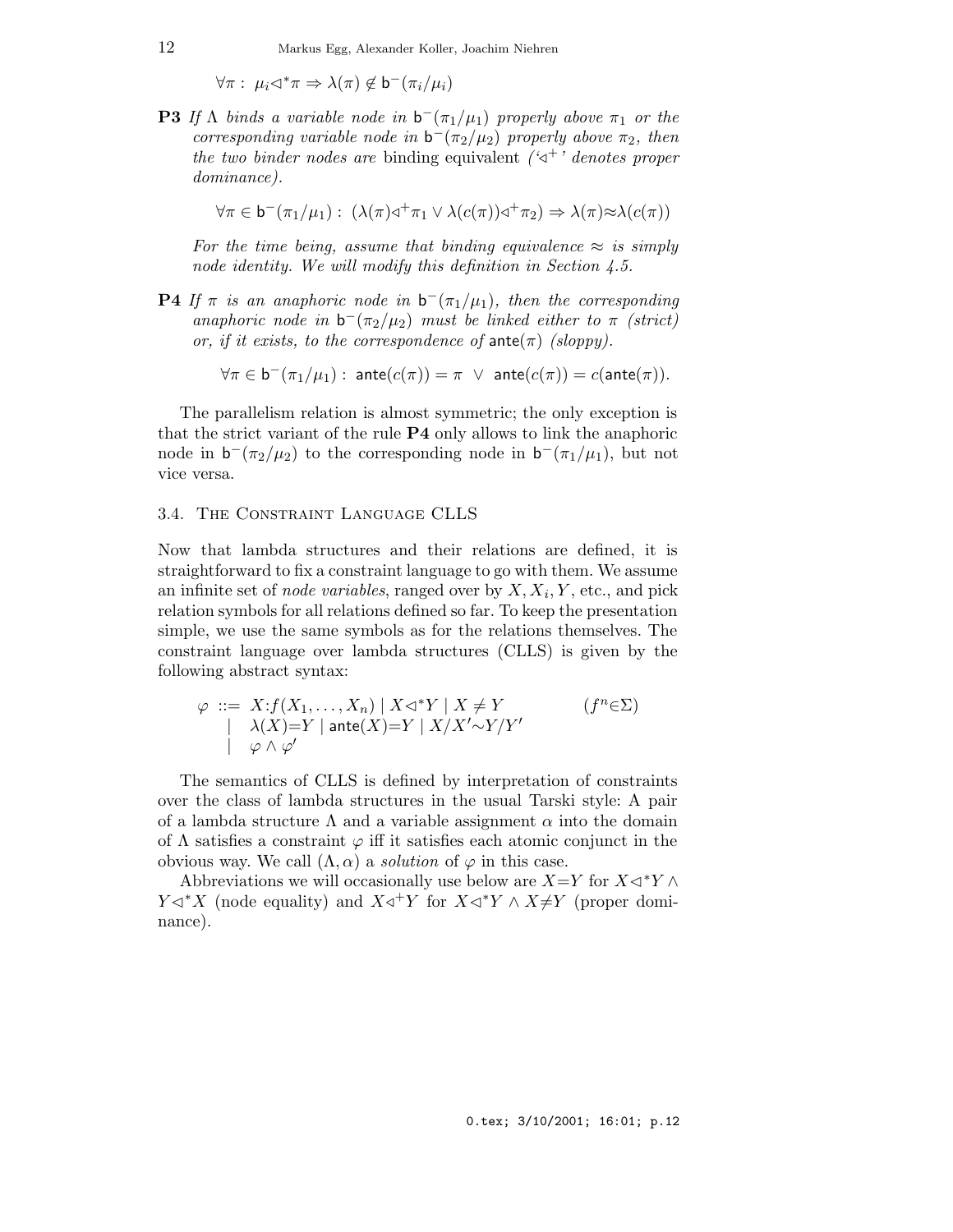#### 3.5. Constraint Graphs

CLLS constraints as just defined can become unreadable rather quickly. Throughout the paper, we will use constraint graphs instead. Constraint graphs are an alternative, graphical syntax for CLLS; a constraint graph corresponding to a constraint  $\varphi$  contains one node for each variable in  $\varphi$  and labels and edges for the atomic constraints that appear in  $\varphi$ . A very simple example is given in (17).

(17) 
$$
\lim_{Y \to Z} \int_{Y}^{X} \text{ represents } X:\text{lam}(Y) \wedge Y \triangleleft^* Z \wedge Z:\text{var} \wedge \lambda(Z)=X \wedge \lambda(Z)=X \wedge \lambda(Z)=X
$$

For every dominance constraint  $X \triangleleft^* Y$ , we draw a dotted line from X to Y. For every labelling constraint  $X: f(X_1, \ldots, X_n)$ , we label the graph node for  $X$  with  $f$  and draw solid lines to the nodes for  $X_1, \ldots, X_n$ . For every  $\lambda$ -binding constraint  $\lambda(X)=Y$ , we draw a curved dashed arrow from  $X$  to  $Y$ ; and for every anaphoric binding constraint  $\text{ante}(X)=Y$ , we draw a dashed arrow from X to Y that only uses straight lines. Parallelism constraints cannot be represented easily in constraint graphs; we will simply write them next to the graph.

Finally, a constraint graph implicitly represents inequality constraints  $X_1 \neq X_2$  for each two labelled nodes in the graph. This assumption nicely prevents 'overlaps' between the 'fragments' of the constraint graph.

Now we can interpret the intuitive diagrams from Section 2 as CLLS constraint graphs. This gives them a formal meaning as CLLS constraints, which can be satisfied by lambda structures. These lambda structures, in turn, represent  $\lambda$ -terms which stand for the actual meaning(s) of the sentence.

#### 4. Interaction of Quantifiers, Anaphora, and Ellipsis

Now that we know how to deal with simple examples, we turn to some well-known, more complex challenges in the area of quantifiers, anaphora, and ellipses, involving in particular their interactions. We look into quantifier parallelism, strict/sloppy ambiguities, nested ellipses, a sentence involving interaction of all three, and antecedentcontained deletion (ACD). There are other interesting things that the analysis can do; e.g., to deal with gapping, parallelism could be extended to allow segments with two holes rather than one. This is realized in newer variants of parallelism constraints for different reasons (Bodirsky et al., 2001a).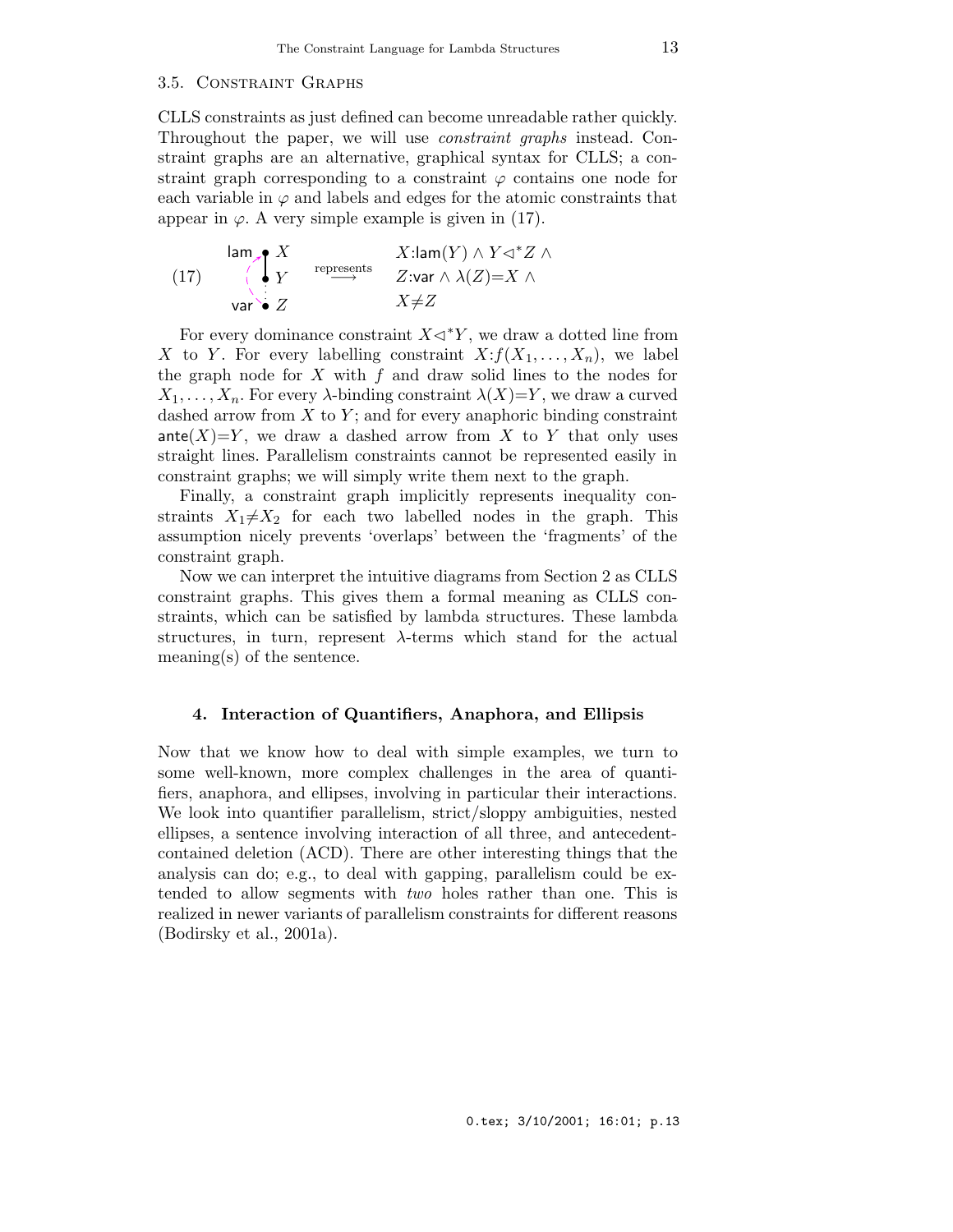Throughout, we assume a fixed signature:

 $\Sigma = \{{@^2, {\sf lam}^1, {\sf var}^0, {\sf ana}^0, {\sf before}^2, {\sf mary}^0, {\sf read}^0, \ldots\}$ 

We follow the convention that proper nouns are always analyzed as constants of type e, except as contrasting elements in ellipses where the other contrasting element is a quantifier. We indicate the first analysis by labelling the corresponding nodes in lowercase letters (mary), the second one, by using labels with a capitalized first letter (Mary). This only makes the graphs more readable; the analyses would of course go through with higher-order names as well. For the same reason we draw (logically redundant) dominance edges wherever dominance is entailed by  $\lambda$ -binding constraints.

#### 4.1. Quantifier Parallelism

The first phenomenon we consider is *quantifier parallelism*, an interaction of scope and ellipsis. By way of example, we continue the sentence (3), repeated here as (18), with the elliptical sentence (19).

(18) Every linguist attends a workshop.

(19) Every computer scientist does, too.

This pair of sentences, modelled after an example by Hirschbühler (1982), has three readings: Either there is a single workshop which both all linguists and all computer scientist attend; or there is one workshop for all linguists and one for all computer scientists (but not necessarily the same one); or every linguist and computer scientist can attend a different workshop.

If one simply copies the surface form of the source sentence, the target sentence reads "Every computer scientist attends a workshop". Now both sentences contain a scope ambiguity, so we would wrongly predict at least four readings. The problem is that the scope ambiguities cannot be resolved independently; copies of the same quantifier must have analogous scope.

In CLLS, this is automatically enforced by the parallelism constraint. We represent the meaning of the sentences by the following constraint (abbreviating workshop to ws, linguist to ling, and computer scientist to cs):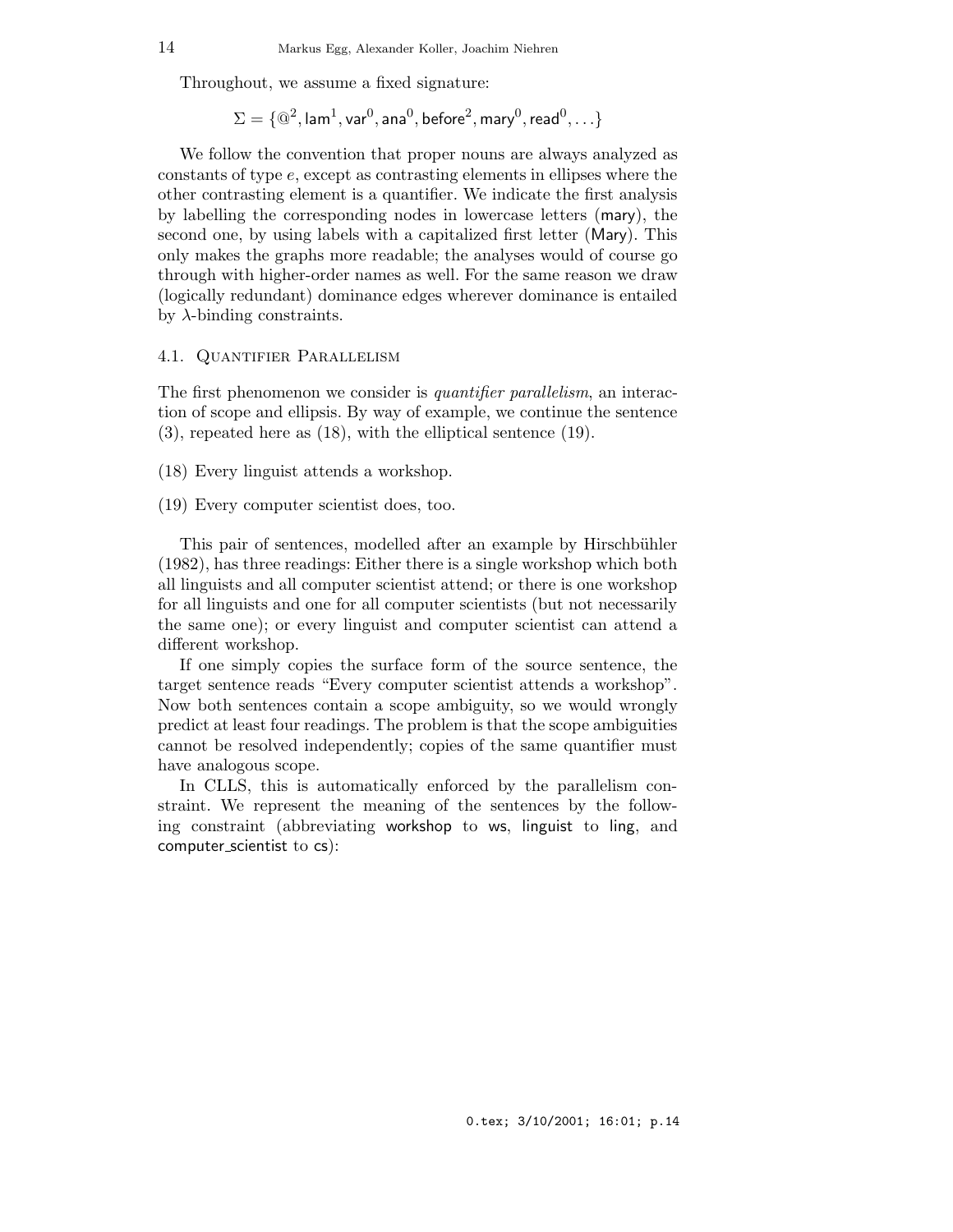

 $X_s$  is the root of the semantics of the source sentence;  $X_t$  is the root of the target sentence. The contrasting elements, every linguist and every computer scientist, are below the variables  $X'_{s}$  and  $X'_{t}$ , respectively. There is a dominance constraint between  $X_s$  and  $X_2$ , but not between  $X_s$  and  $X_1$ , since, like most quantifiers, universal quantifiers must obey a 'scope island constraint' that prevents them from escaping from a sentence. Such a constraint is not imposed on the indefinite a workshop, so it can take scope over the entire conjunction.

There are three places where the fragment below  $X_1$  can go in a lambda structure satisfying the constraint: below the fragment starting at  $X_2$ , between  $X_s$  and  $X_2$ , and above the conjunction. In each case, the parallelism constraint enforces that whatever is below  $X_s$  is also below  $X_t$ , replacing what is below  $X'_s$  with what is below  $X'_t$ . This produces exactly the three correct readings of the sentence.

A particular consequence of the parallelism constraint enforcing structural parallelism of the lambda structures below  $X_s$  and  $X_t$  is that the relative scopes of the quantifiers must be identical in both the source and the target sentence (if the indefinite is below  $X_s$ , of course).

#### 4.2. Strict/sloppy Ambiguities

Strict/sloppy ambiguities are ambiguities of anaphoric reference that occur in the context of VP ellipses. They are an important benchmark for analyses of ellipsis. The prototypical example looks as follows:

(21) John likes his mother, and Bill does too.

This sentence has two readings: Either Bill likes John's mother (this is the strict reading), or Bill likes his own mother (the sloppy reading).

We describe the meaning of (21) as in (22), using parallelism and anaphoric linking constraints. We have hidden the subconstraint for his mother and only drawn an empty triangle, as the only node we are interested in is the anaphor.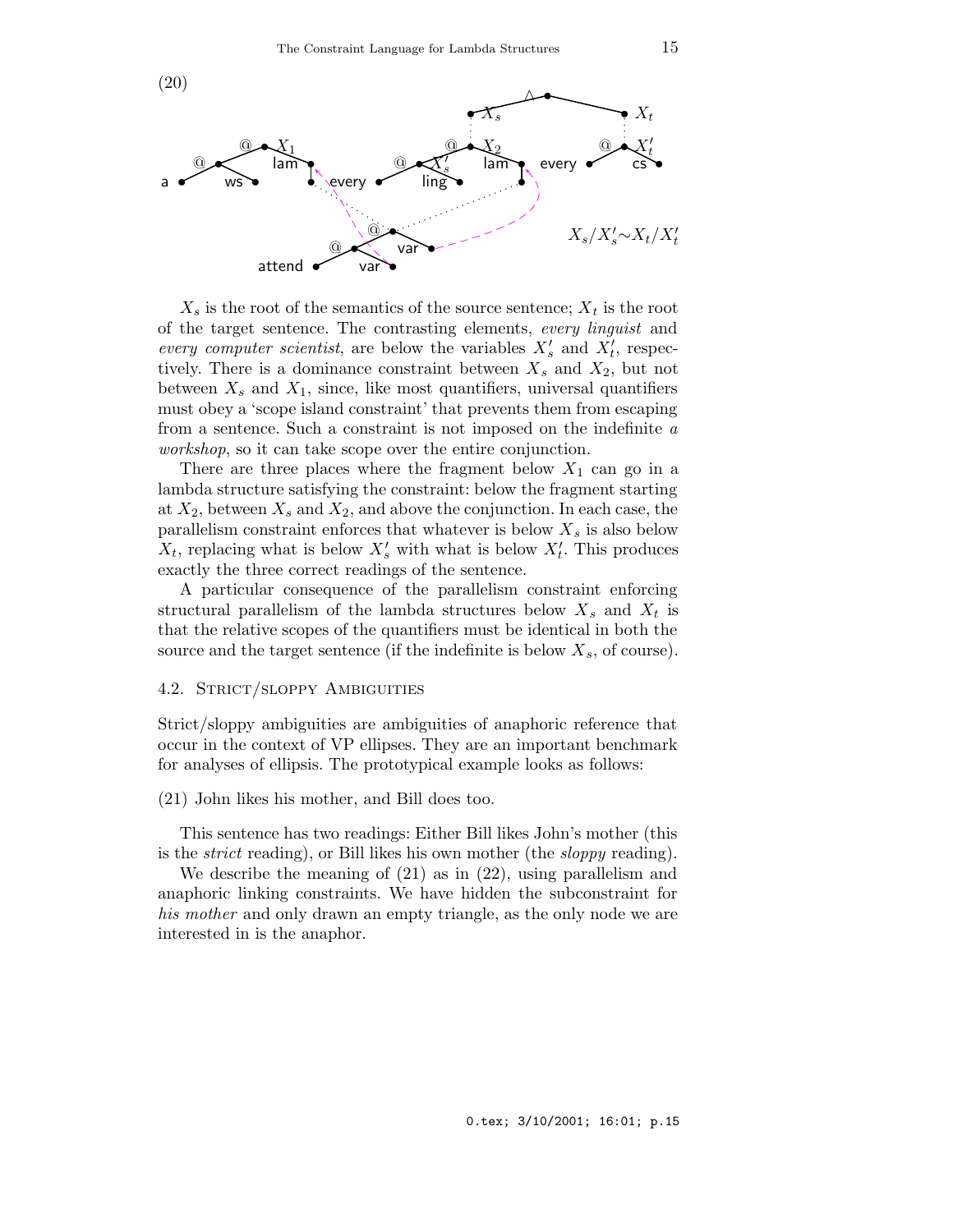

Except for the fact that the source clause contains an anaphor, this constraint is totally analogous to the simple ellipses we considered above. The parallelism constraint first enforces that the tree part of the lambda structure below  $X_t$  is the same as the tree part of the one below  $X_s$ , except for the contrasting elements, as follows:



(23) is not a complete lambda structure because the anaphor at  $X^\prime_a$ does not have an antecedent. According to condition P4 of Definition 3.4, there are two legal antecedents that this anaphor can be linked to. It can either be linked to the anaphor in the source context, i.e. to the node denoted by  $X_a$ . In this case, the link chain starting at  $X'_a$  ends at  $X_s$ , which is labelled with john; so this is the strict reading. Or it can be linked to the node corresponding to the antecedent of  $X_a$ . As  $X_a$  is linked to the hole of the source context,  $X'_a$  must be linked to the hole of the target context; this is  $X'_t$ , which produces the sloppy reading.

#### 4.3. Nested Ellipses

This analysis of strict/sloppy ambiguity carries over to more sophisticated cases like the Gawron and Peters (1990) example

#### (24) John revised his paper before the teacher did, and so did Bill.

This sentence comprises nested ellipsis: the source clause John revised his paper before the teacher did of the ellipsis is elliptical itself. It is further complicated by the anaphor, which induces a complex strict/sloppy ambiguity. We follow Dalrymple et al. (1991) in assuming five readings (listed in (26)) for (24). These five readings are described by the constraint in (25).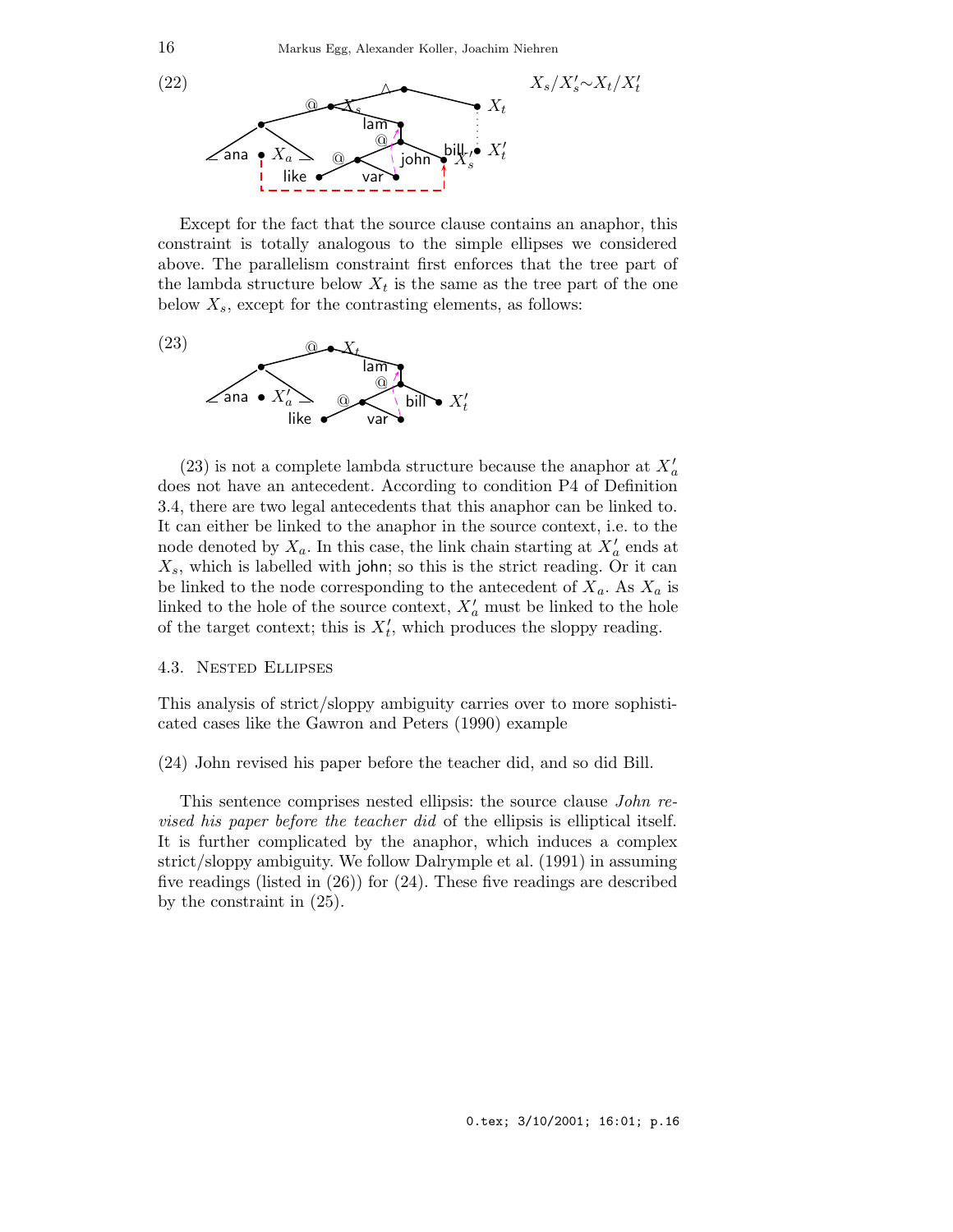

For readability, we have again compressed the subconstraint describing his paper into an empty triangle; the only visible (and interesting) node is  $X_a$ , the anaphor. The constraint contains two parallelism constraints, one for each ellipsis. Note that the source sentence seems to contain a scope ambiguity between the three fragments corresponding to his paper, John, and before. However, the constraint entails that before takes scope over *John* because  $Y_s/Y_s'\sim Y_t/Y_t'$  entails  $Y_s\lhd^*Y_s'$ s . The remaining scope ambiguity between his paper and the other two fragments is spurious; we chose to leave it in the constraint to be closer to what the syntax/semantics interface (Section 5) would produce.

To understand how the five (constructive) solutions come about, let us try to 'solve' the constraint by mimicking first resolution of the inner and then of the outer ellipsis. An actual solution algorithm might behave differently; in particular, it could interleave resolution steps for the inner and outer parallelism constraint and other constraints such as the dominance constraints for a scope ambiguity, as the formalism is totally declarative. We call the correspondence function on the parallel  $\alpha$  contexts that is induced by the inner parallelism constraint  $c_i$ , and that of the outer one,  $c_o$ .

Resolution of the parallelism constraint for the inner ellipsis may proceed as follows. Let us say that the node denoted by the variable for the original anaphor is  $\pi_a$ ; then its copy via this parallelism constraint is  $c_i(\pi_a)$ . There are two options where  $c_i(\pi_a)$  can be linked: either to  $\pi_a$  (strict – this produces the first three readings in (26)) or to  $\mu'_t$  $t'$ , the denotation of  $Y_t'$  $t'$  (sloppy – this produces the other two readings).

If we now resolve the parallelism constraint for the outer ellipsis, we produce copies of  $\pi_a$  and of  $c_i(\pi_a): c_o(\pi_a)$  and  $c_o(c_i(\pi_a))$ . The node  $c_o(\pi_a)$  can be linked either to  $\pi_a$  (strict) or to  $\pi'_t$  $t'$ , the denotation of  $X'_t$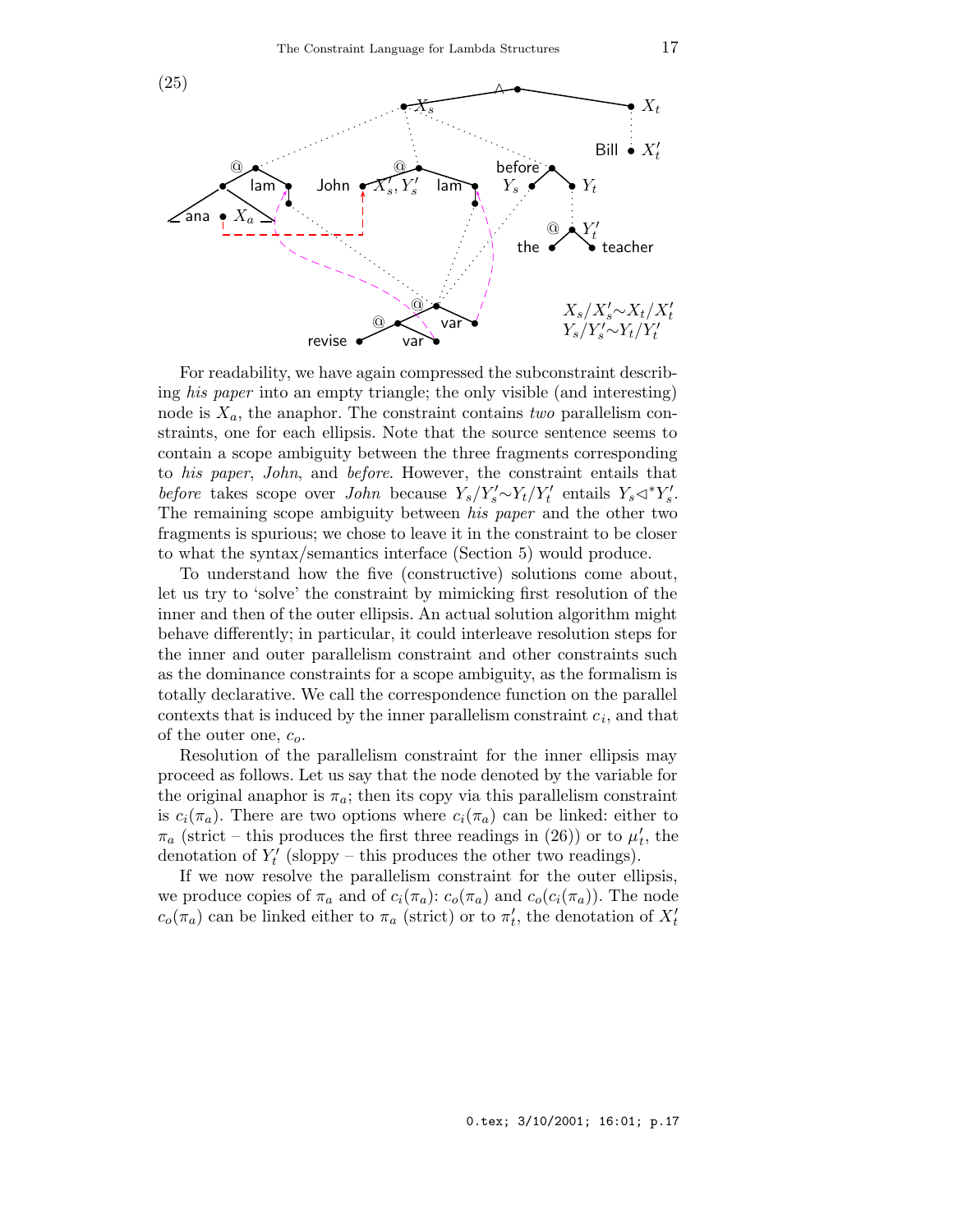(sloppy). Likewise,  $c_o(c_i(\pi_a))$  can be linked either to  $c_i(\pi_a)$  (strict), or it can be linked to the respective value of  $c_o(\text{ante}(c_i(\pi_a)))$  (sloppy). So there are five possible combinations of linking relations:

- $(26)$  1. ante $(c_i(\pi_a))=\pi_a$ , ante $(c_o(\pi_a))=\pi_a$ , ante $(c_o(c_i(\pi_a)))=c_i(\pi_a)$  and ante $(c_i(\pi_a))=\pi_a$ , ante $(c_o(\pi_a))=\pi_a$ , ante $(c_o(c_i(\pi_a)))=c_o(\pi_a)$ : John revised John's paper before the teacher revised John's paper, Bill revised John's paper before the teacher revised John's paper
	- 2. ante $(c_i(\pi_a))=\pi_a$ , ante $(c_o(\pi_a))=\pi'_t$ , ante $(c_o(c_i(\pi_a)))=c_i(\pi_a)$ : John revised John's paper before the teacher revised John's paper, Bill revised Bill's paper before the teacher revised John's paper
	- 3. ante $(c_i(\pi_a))=\pi_a$ , ante $(c_o(\pi_a))=\pi'_t$ , ante $(c_o(c_i(\pi_a)))=c_o(\pi_a)$ : John revised John's paper before the teacher revised John's paper, Bill revised Bill's paper before the teacher revised Bill's paper
	- 4. ante $(c_i(\pi_a))=\mu'_t$ , ante $(c_o(\pi_a))=\pi_a$ , ante $(c_o(c_i(\pi_a)))=c_i(\pi_a)$  and  $\mathsf{ante}(c_i(\pi_a)) = \mu'_t$ ,  $\mathsf{ante}(c_o(\pi_a)) = \pi_a$ ,  $\mathsf{ante}(c_o(c_i(\pi_a))) = c_o(\mu'_t)$ : John revised John's paper before the teacher revised the teacher's paper, Bill revised John's paper before the teacher revised the teacher's paper
	- 5. ante $(c_i(\pi_a))=\mu'_t$ , ante $(c_o(\pi_a))=\pi'_t$ , ante $(c_o(c_i(\pi_a)))=c_i(\pi_a)$  and  $\mathsf{ante}(c_i(\pi_a))\!\!=\!\!\mu_t',\, \mathsf{ante}(c_o(\pi_a))\!\!=\!\!\pi_t',\, \mathsf{ante}(c_o(c_i(\pi_a)))\!\!=\!\!c_o(\mu_t')\!\!:$ John revised John's paper before the teacher revised the teacher's paper, Bill revised Bill's paper before the teacher revised the teacher's paper

A reading where  $\pi_a$ ,  $c_i(\pi_a)$ , and  $c_o(\pi_a)$  are all linked to John and  $c_0(c_i(\pi_a))$  is linked to Bill, which is particularly difficult to exclude in other approaches, is impossible here, as  $c_o(c_i(\pi_a))$  must be linked either to  $c_i(\pi_a)$  or to  $c_o(\pi_a)$ .

#### 4.4. A Complex Interaction

Now we consider an example involving quantification, anaphora, and ellipsis where all three phenomena interact.

#### (27) Mary read a book she liked before Sue did.

This sentence, modelled after a Gawron and Peters (1990) example, has three readings. In the first, the indefinite NP a book she liked takes wide scope over both clauses (a particular book liked by Mary is read by both Mary and Sue). The second and third arise from the strict/sloppy ambiguity that occurs if the operator before outscopes the indefinite: either both read a book that Mary liked, or each read a book she liked herself. A constraint describing these three readings is shown in (28).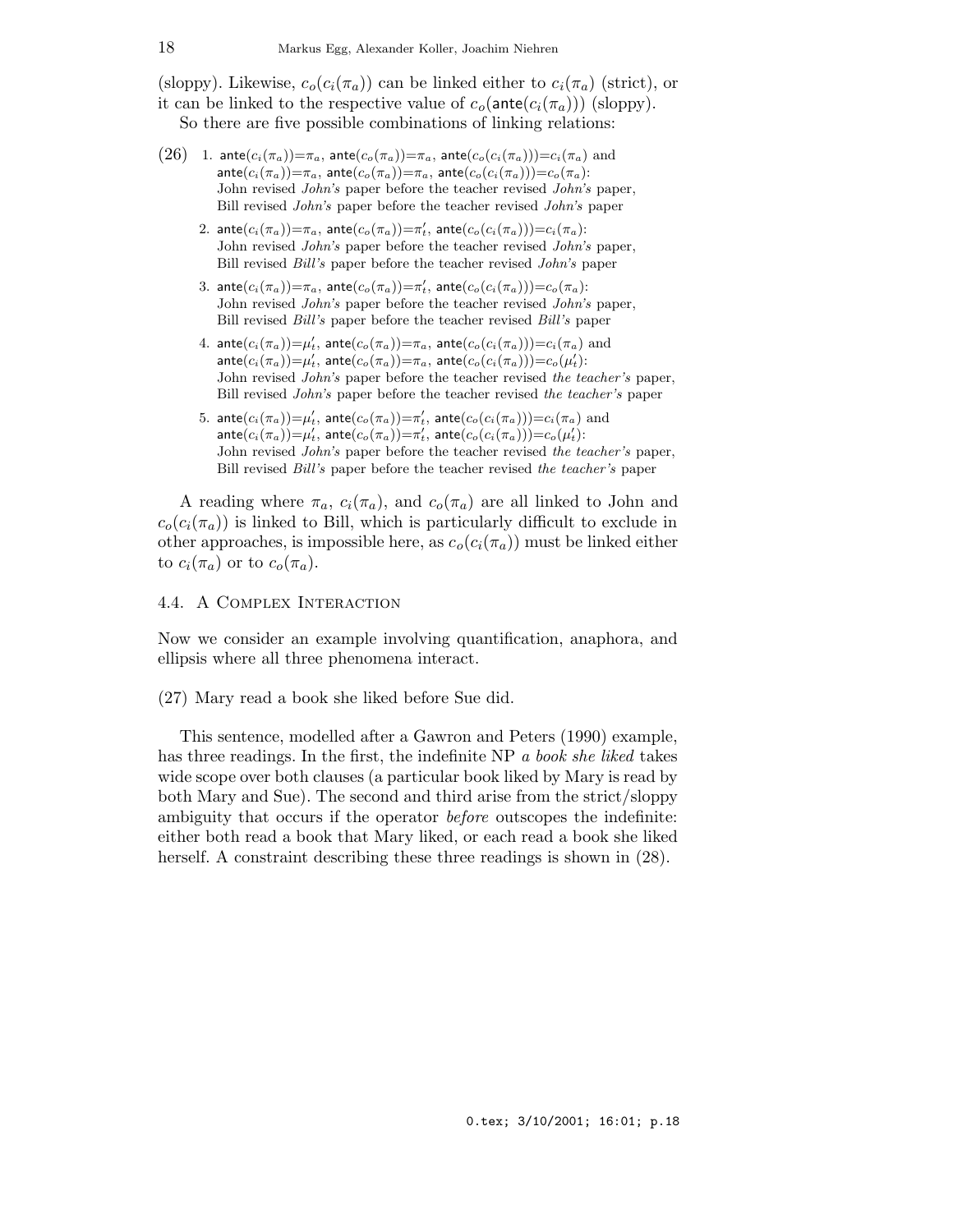

For the sake of readability, we once again simplify the semantics of a book she liked to an empty triangle with the anaphoric node  $X_3$ .

The first reading, with the NP taking wide scope, results when the relative scope of  $X_1$  and  $X_2$  is resolved such that  $X_1$  dominates  $X_2$ . In this case, the anaphoric node is not part of the parallel subdomain, which means that there is no strict/sloppy ambiguity. A schematic representation of this solution (in which we have compressed even more sub-lambda structures into empty triangles) is shown in (29).



The other possible scoping is for  $X_2$  to dominate  $X_1$ . The two solutions this gives rise to are displayed in (30) and (31). Now the interpretation of the indefinite, below  $X_1$ , is dominated by  $X_s$  and is copied by resolving the parallelism constraint. In particular, the anaphoric node, denoted by  $X_3$ , is copied; the strict/sloppy ambiguity of its copy is dealt with in the now familiar way.

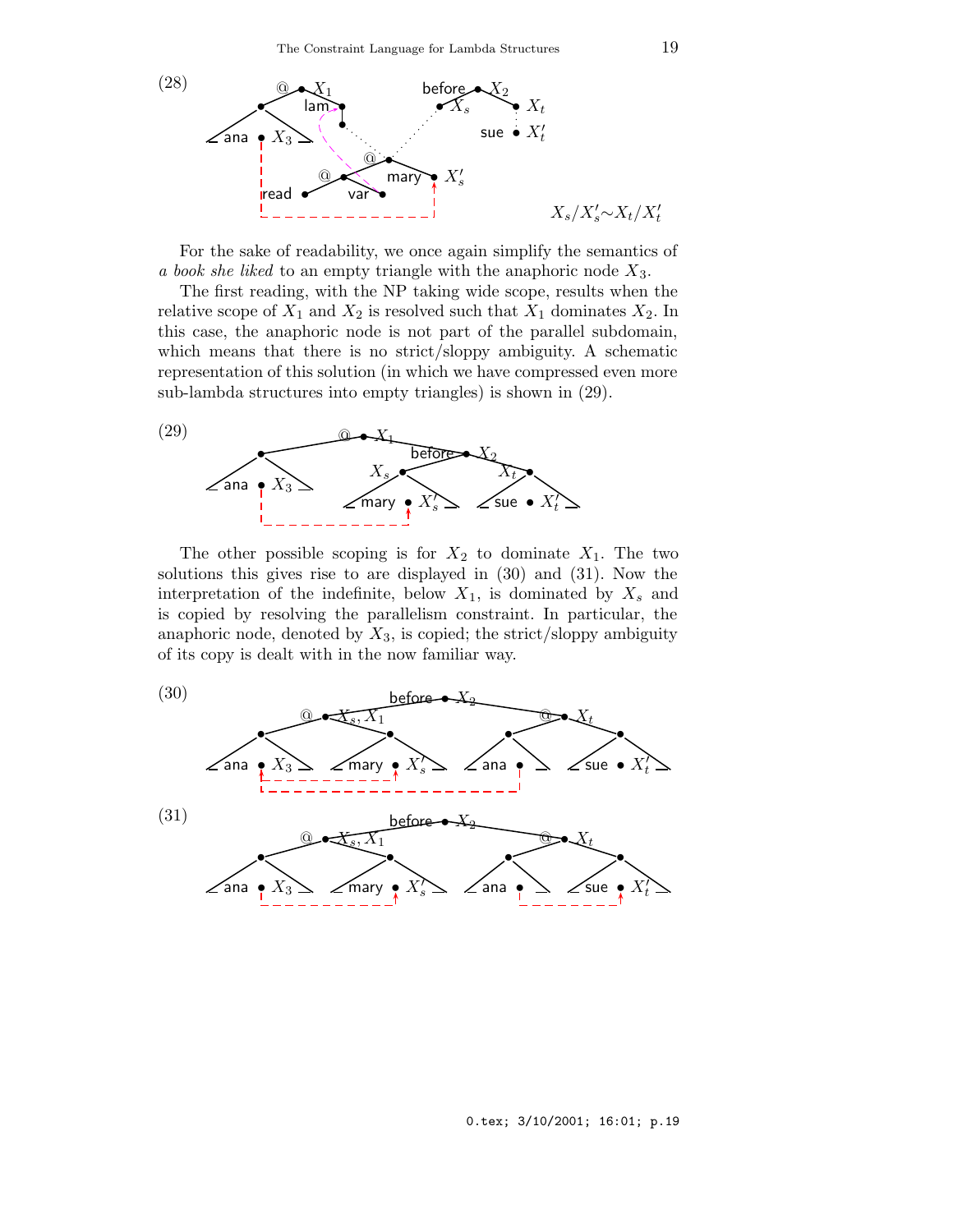#### 4.5. Antecedent-Contained Ellipsis

We conclude this section with a notoriously difficult case of ellipsis, antecedent-contained deletion (ACD), as in (32).

(32) John greeted every person that Max did.

The problem here is is that the ellipsis is contained in the VP that it refers to (its 'antecedent'). A naive approach to ellipsis that simply copies phonetic material from the source to the target sentence runs into an infinite loop as there is always an elliptic sub-sentence left.

Generative syntax solves this problem by raising the universal quantifier out of the sentence in LF (Sag, 1980; Fiengo and May, 1994); this has the effect that the ellipsis is no longer contained in the copied material. Dalrymple et al. (1991) and Crouch (1995) avoid a similar kind of recursion by an 'occurs check' of higher-order unification.

In CLLS, the meaning of (32) can be described as follows.



Like in the other analyses, the universal quantifier is raised out of the source segment in the CLLS analysis. The equivalent of an occurs check failure in our approach is the inclusion of the target segment in the source segment. This would happen here if we chose the root of the source segment to be not  $X_5$  but the root of the entire sentence, and it would make the constraint unsatisfiable because we interpret over finite lambda structures.

There is one subtle problem, however. Condition P3 in Definition 3.4 requires that if  $\pi$  is labeled with var, the binders of  $\pi$  and  $c(\pi)$ must be binding equivalent, which we have taken to mean 'equal' so far. However, equality is too strong a restriction for ACD: The varnode  $X_3$  is bound by  $X_2$ , but  $X_2$  cannot bind the copy of  $X_3$  because it does not dominate it. Intuitively, it should be permitted for the copy  $(X_9)$  to be bound by  $X_1$  because if it is, a sequence of  $\beta$ -reductions will map  $X_3$  and its copy to the same variable. The separation of the two binders is merely an artifact of the type-raised analysis of every.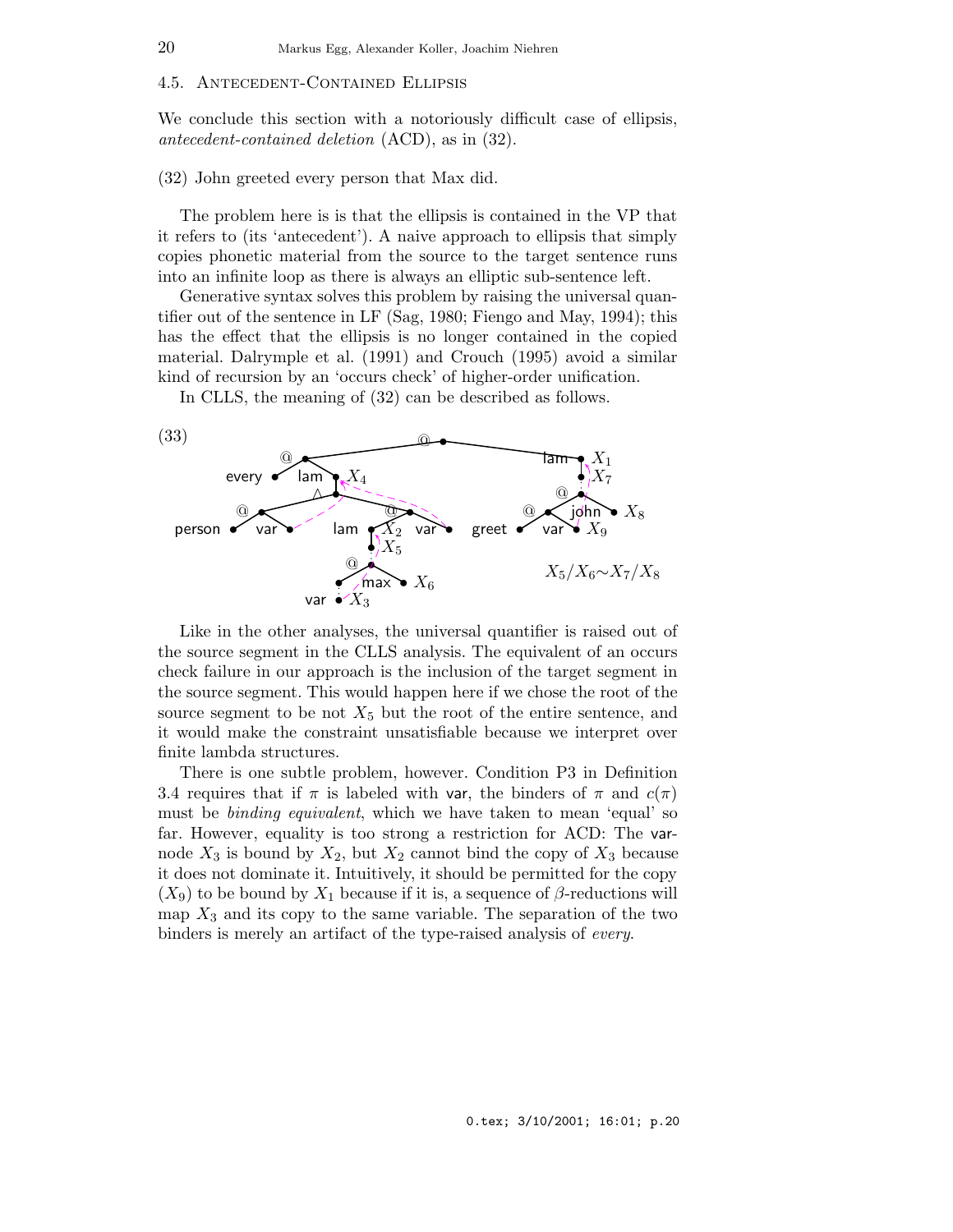Incorporating a notion of  $\beta\eta$ -equivalence into the semantics of the parallelism constraint would, however, be very inconvenient. It would be conceptually questionable, as the constraint would have to speak at the same time about a lambda structure and about an equivalence class of lambda structures, and it would probably also be unpleasant from a computational point of view. So we approximate the intended binding behaviour by the following revised definition of binding equivalence, which works for the examples.

DEFINITION 4.1. Let  $\Lambda$  be a lambda structure. Binding equivalence in  $\Lambda$  is the smallest equivalence relation  $\approx$  on nodes in the domain of  $\Lambda$  such that for all  $\pi_1, \ldots, \pi_7$ ,

- 1. if  $\pi_1$ :lam $(\pi_6)$ ,  $\pi_2$ :lam $(\pi_7)$ ,  $\pi_3$ : $\mathcal{Q}(\pi_4, \pi_2)$ ,  $\pi_4$ : $\mathcal{Q}(\pi_5, \pi_1)$ , and  $\pi_5$ : $Q$ , where Q is a quantifier label, i.e. a member of  $\{every, a, ...\}$ , then  $\pi_1 \approx \pi_2$ ;
- 2. if  $\pi_3$ : $\mathcal{Q}(\pi_2, \pi_4)$ ,  $\pi_1$ :lam $(\pi_5)$ ,  $\pi_2$ :lam $(\pi_6)$ ,  $\pi_4$ :var, and  $\lambda(\pi_4) = \pi_1$ , then  $\pi_1 \approx \pi_2$ .



The first branch of the definition models  $\beta$ -equivalence; the precondition is shown in (34a). The second branch models  $\eta$ -equivalence; its precondition is shown in (34b). Incorporating the meanings of the quantifier node labels in this way is admittedly somewhat clumsy, but under the modified definition, the constraint in (33) receives exactly the correct solution. Finding a more general approach is an open problem.

Note, by way of conclusion, that our analysis can also account for the difference between (35) and (36) (Sag, 1980), the first of which lacks one of the two readings of the second one (where the matrix verb want outscopes the universal quantifier).

- (35) John wants Bill to read everything that Max does.
- (36) John wants Bill to read everything Max wants him to read.

This blocking is achieved in the CLLS analysis because, as discussed above, John must be in the scope of the universal quantifier (it is the contrasting element). As every NP argument outscopes the verb of which it is a syntactic argument, John must outscope want; so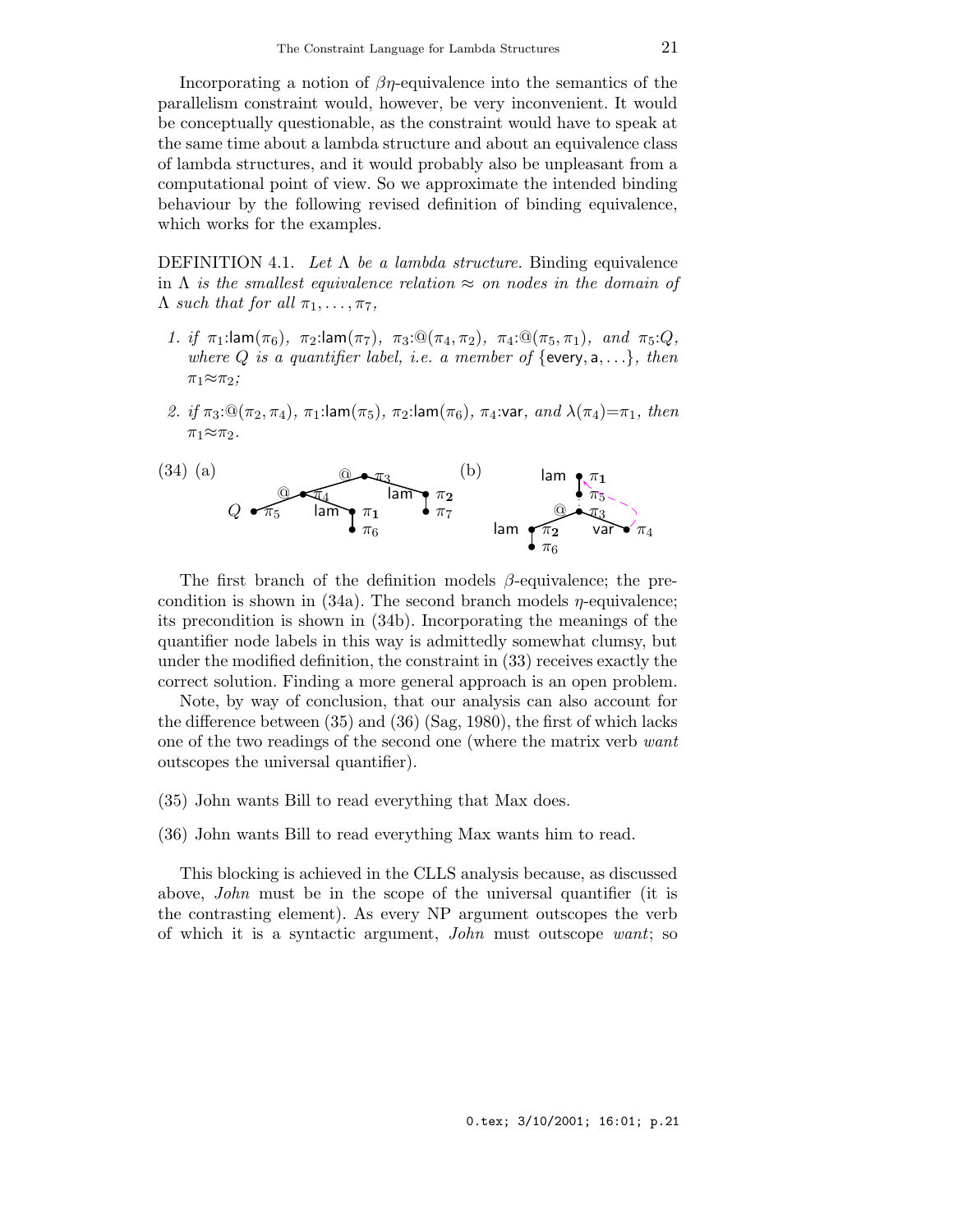the relative scope of the universal quantifier and want is fixed. If the elliptic material of (35) is spelt out like in (36), there is no parallelism constraint to enforce wide scope of the universal quantifier over John.

#### 5. The Syntax-Semantics Interface

This section defines a grammar with a syntax/semantics interface which allows the derivation of the CLLS constraints for the example sentences discussed in this paper. We will first define the grammar and then the rules for semantic construction and then go through an example to show how the interface works.

We make two simplifying assumptions throughout. First, we disregard all aspects of syntactic analysis that are inconvenient for a pure phrase structure grammar. Any serious NLP system would employ some type of unification grammar, in which these aspects could be taken care of easily. As a matter of fact, we have implemented an HPSG grammar that does this and produces essentially the same constraints as the one presented here.

Second, we assume that the syntax provides coindexation that relates anaphoric pronouns to their antecedents and relative pronouns to their corresponding traces, and that the parallelism constraints that model VP ellipsis are generated by an independent source. Determining elliptic elements is, to our knowledge, an open problem and therefore beyond the scope of this paper.

#### 5.1. Grammar

The grammar is defined by the phrase structure rules in Fig. 1.

| $\text{(a1)}$ S $\rightarrow$ NP VP | $(a8) NP \rightarrow Det \overline{N}$ |
|-------------------------------------|----------------------------------------|
| $(a2) VP \rightarrow IV$            | $(a9) \overline{N} \rightarrow N$      |
| $(a3)$ VP $\rightarrow$ TV NP       | $(a10) \overline{N} \rightarrow N RC1$ |
| $(a4) VP \rightarrow AV NP VP$      | $\text{(a11)}$ RC1 $\rightarrow$ RP S  |
| $(a5)$ VP $\rightarrow$ SV S        | $(a12)$ S $\rightarrow$ S Coord S      |
| (a6) $VP \rightarrow VP$ Conj S     | $\mathbf{(a13)}\alpha \rightarrow W$   |
| $(a7) NP \rightarrow PN$            | if $(W, \alpha) \in Lex$               |
| <i>Figure 1.</i> The grammar        |                                        |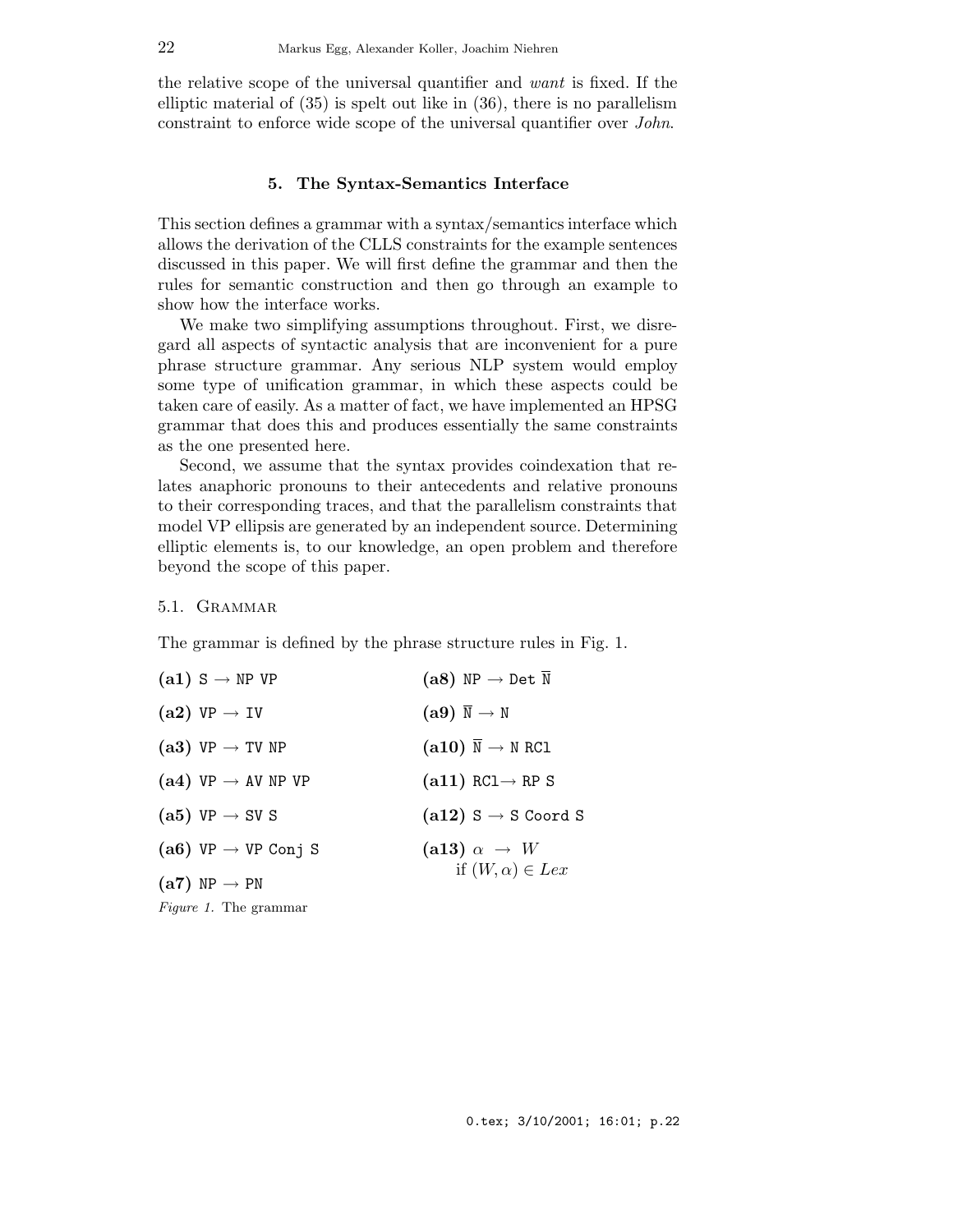Most labels for syntactic categories are self-explanatory, perhaps except for the following: PN is a category that comprises proper nouns and anaphora, Conj refers to the category of conjunctions like before, Coord, to the one of sentence coordinators like and, and RP and RCl, to the categories of relative pronoun and relative clause, respectively. Beyond transitive and intransitive verbs, we also allow 'AcI verbs' AV (such as *expect*) and sentence complement verbs SV (such as  $say$ ). Conj and Coord are distinguished because they percolate scope domains in a different fashion.

The lexicon is defined by a relation  $Lex$ , which relates words  $W$  and lexical categories  $\alpha \in \{\texttt{Det}, \texttt{N}, \texttt{IV}, \texttt{TV}, \texttt{SV}, \texttt{RP}, \ldots\}$ . Terminal productions (a13) expand lexical categories to words of this category.

#### 5.2. Semantic construction

The overall strategy of our syntax-semantics interface is to factor out as much of the constraint construction as possible into the interface rules. This allows us to keep the entries in the semantic lexicon extremely simple: most of them introduce just one labelling constraint. We generate a constraint for each node in the syntax tree; the constraint for the entire tree will then be simply the conjunction of these subconstraints.

Each node  $\nu \in \mathbb{N}^*$  in the syntax tree is associated with two variables,  $X^s_\nu$  (the *local scope domain* of  $\nu$ ) and  $X^r_\nu$  (the *root* of the subconstraint for  $\nu$ ). Intuitively,  $X_{\nu}^{r}$  denotes the root of the 'semantic contribution' of the syntactic constituent below  $\nu$ .

 $X^s_\nu$  is referred to in scope island constraints: It is used to force quantifiers in embedded sentences not to be raised outside these embedded sentences. We make the simplifying assumption that all quantifiers except for indefinites respect such scope domains; hence we add a constraint  $X^s_{\nu} \triangleleft^* X^r_{\nu}$  for each determiner  $\nu$  which is not an indefinite. In addition, we add such a constraint whenever  $\nu$  is a verb node.

Furthermore, we associate with each NP index i that is used for coindexation in the syntax tree a variable  $X_i$ . We will use these variables to model anaphoric binding and relative clauses.

The (semantic) variables associated with syntactic nodes are related by the rules in Fig. 2, one for each syntactic rule from Fig. 1. Each construction rule is applied to syntactic nodes that have been expanded by a certain syntax rule. These rules are specified on the left hand sides of the arrows;  $[\nu P Q R]$  means that node  $\nu$  in the syntax tree is labelled with P, and its two daughter nodes  $\nu'$  and  $\nu''$  are labelled with Q and R, respectively.

The complete constraint which the interface generates is the conjunction of all of these local constraints, plus the dominances  $X^s_{\nu} \triangleleft^* X^r_{\nu}$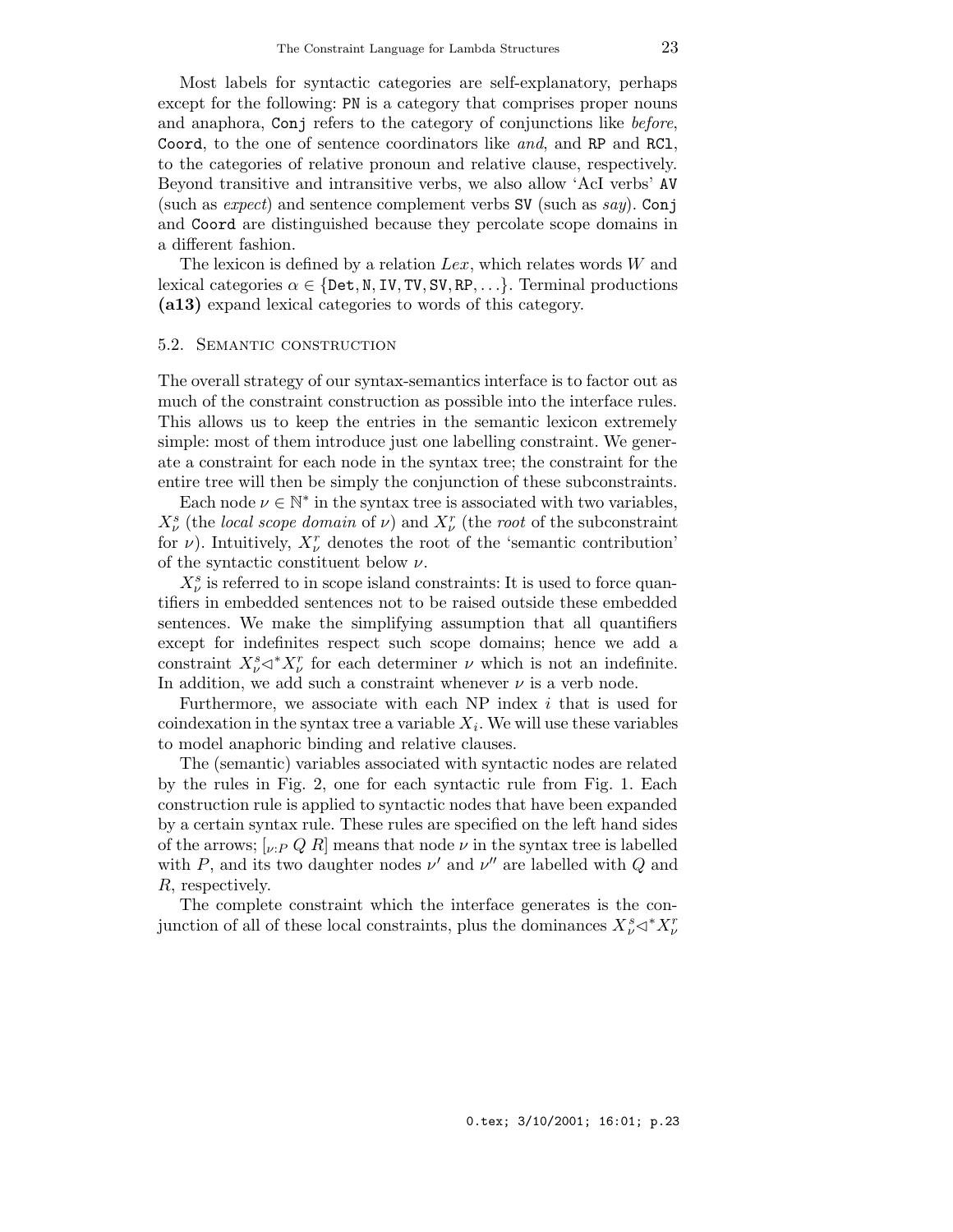24 Markus Egg, Alexander Koller, Joachim Niehren

[ν:<sup>S</sup> NP VP] (b1) <sup>⇒</sup> @ • <sup>X</sup><sup>r</sup> ν • X<sup>r</sup> ν <sup>00</sup> • X<sup>r</sup> ν 0 X<sup>s</sup> <sup>ν</sup> = X<sup>s</sup> ν <sup>0</sup> = X<sup>s</sup> ν 00 [ν:VP IV] (b2) <sup>⇒</sup> • <sup>X</sup><sup>r</sup> ν , X<sup>r</sup> ν <sup>0</sup> X<sup>s</sup> <sup>ν</sup> = X<sup>s</sup> ν 0 [ν:VP TV NP] (b3) <sup>⇒</sup> @ • <sup>X</sup><sup>r</sup> ν • X<sup>r</sup> ν <sup>0</sup> • X<sup>r</sup> ν 00 X<sup>s</sup> <sup>ν</sup> = X<sup>s</sup> ν <sup>0</sup> = X<sup>s</sup> ν 00 [ν:VP AV NP VP] (b4) ⇒ @ • X<sup>r</sup> ν • X<sup>r</sup> ν <sup>0</sup> • @ • • X<sup>r</sup> ν <sup>000</sup> • X<sup>r</sup> ν 00 X<sup>s</sup> <sup>ν</sup> = X<sup>s</sup> ν <sup>0</sup> = X<sup>s</sup> ν 00 [ν:VP SV S] (b5) <sup>⇒</sup> @ • <sup>X</sup><sup>r</sup> ν • X<sup>r</sup> ν <sup>0</sup> • X<sup>s</sup> ν 00 X<sup>s</sup> <sup>ν</sup> = X<sup>s</sup> ν 0 [ν:VP VP Conj S] (b6) ⇒ @ • X<sup>r</sup> ν 00 • • X<sup>r</sup> ν , X<sup>r</sup> ν 0 • X<sup>s</sup> ν 000 X<sup>s</sup> <sup>ν</sup> = X<sup>s</sup> ν 0 [ν:NP PN] (b7) ⇒ @ • • X<sup>r</sup> ν <sup>0</sup> lam • • var • X<sup>r</sup> ν X<sup>s</sup> <sup>ν</sup> = X<sup>s</sup> ν 0 [ν:NP Det N] (b8) ⇒ @ • @ • • X<sup>r</sup> ν <sup>0</sup> • X<sup>r</sup> ν 00 lam • • var • X<sup>r</sup> ν X<sup>s</sup> <sup>ν</sup> = X<sup>s</sup> ν <sup>0</sup> = X<sup>s</sup> ν 00 [ν:<sup>N</sup> N] (b9) <sup>⇒</sup> • <sup>X</sup><sup>r</sup> ν , X<sup>r</sup> ν <sup>0</sup> X<sup>s</sup> <sup>ν</sup> = X<sup>s</sup> ν 0 [ν:<sup>N</sup> N RCl] (b10) <sup>⇒</sup> lam • X<sup>r</sup> ν ∧ • @ • • X<sup>r</sup> ν <sup>0</sup> var • @ • • X<sup>r</sup> ν <sup>00</sup> var • X<sup>s</sup> <sup>ν</sup> = X<sup>s</sup> ν <sup>0</sup> = X<sup>s</sup> ν 00 [ν:RCl RP S] (b11) <sup>⇒</sup> lam • X<sup>r</sup> ν • • X<sup>r</sup> ν 00 • X<sup>r</sup> ν 0 X<sup>s</sup> <sup>ν</sup> = X<sup>s</sup> ν <sup>0</sup> = X<sup>s</sup> ν 00 [ν:<sup>S</sup> S Coord S] (b12) <sup>⇒</sup> • X<sup>r</sup> ν , X<sup>r</sup> ν 00 • X<sup>s</sup> ν <sup>0</sup> • X<sup>s</sup> ν 000 [ν:<sup>α</sup> W] (b13) <sup>⇒</sup> • <sup>X</sup><sup>r</sup> ν where (W, α) ∈ Lex

 $Figure\ 2.$  The syntax/semantics interface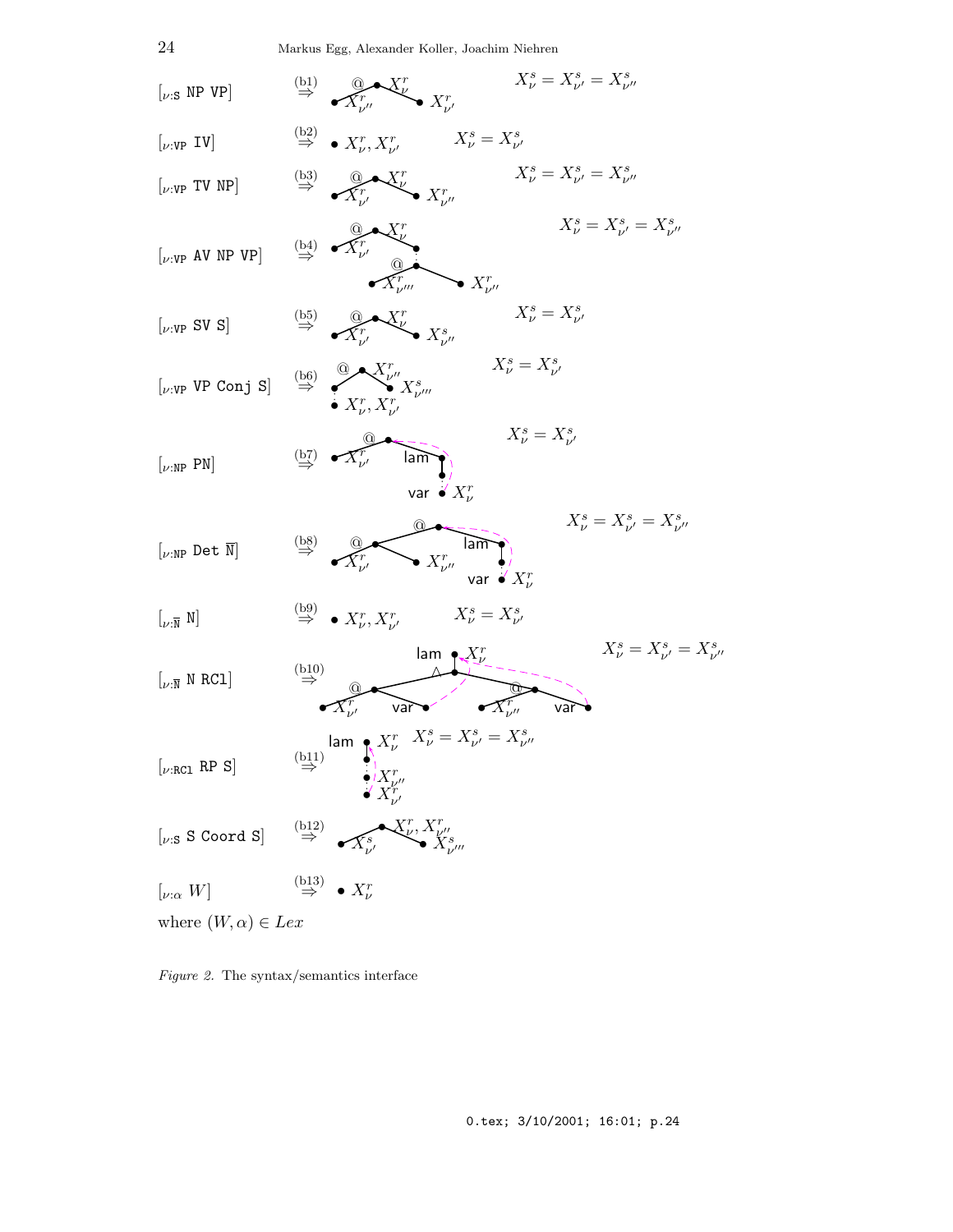

Figure 3. Syntax tree of (3).

for scope islands, plus constraints for the lexical entries. Most of the latter constraints are simple labelling constraints; for instance, the constraint we add for the intransitive verb *sleep* would be  $X_{\nu}^{r}$ : sleep.

There are some exceptions to this general rule. First, the elliptic does (too) does not add a labelling constraint; its semantics is determined via a parallelism constraint. Furthermore, whenever coindexation signifies a relation between an anaphor  $\nu'$  and its antecedent  $\nu$ , we add the constraint  $X_{\nu}^r = X_i$  when we process  $\nu$  and the constraint  $X_{\nu}^r$ :ana  $\wedge$  ante $(X_{\nu}^r) = X_i$  when we process  $\nu'$ . Similarly, the constraint for a relative pronoun with index i at  $\nu$  is  $X_{\nu}^r = X_i \wedge X_i$ : var, and the constraint for the corresponding trace (say, at  $\nu'$ ) is  $X_{\nu}^r = X_i$ . This, together with rule (b11), enforces correct binding of the trace.

Finally, the constraints for possessive pronouns, such as his, are as in  $(37)$ . Intuitively, we want to analyze the NP his<sub>i</sub> book just like the NP the book of  $him_i$ ; the diagram in (37) hides most details of this construction for readability, but notice that there is an anaphoric linking constraint from the anaphoric node to the antecedent  $X_i$ , as specified by the syntactic coindexation.



The interface as presented so far will always produce type-raised representations of all NPs. A version of the interface which produces first-order representations of proper names (i.e. as constants of type e) can be obtained by making exactly two changes to the interface. For one, the rule (b7) must be replaced by a rule that looks like (b9); second, the lexicon must be changed to label the nodes with the constants of type  $e$  (i.e., mary instead of Mary).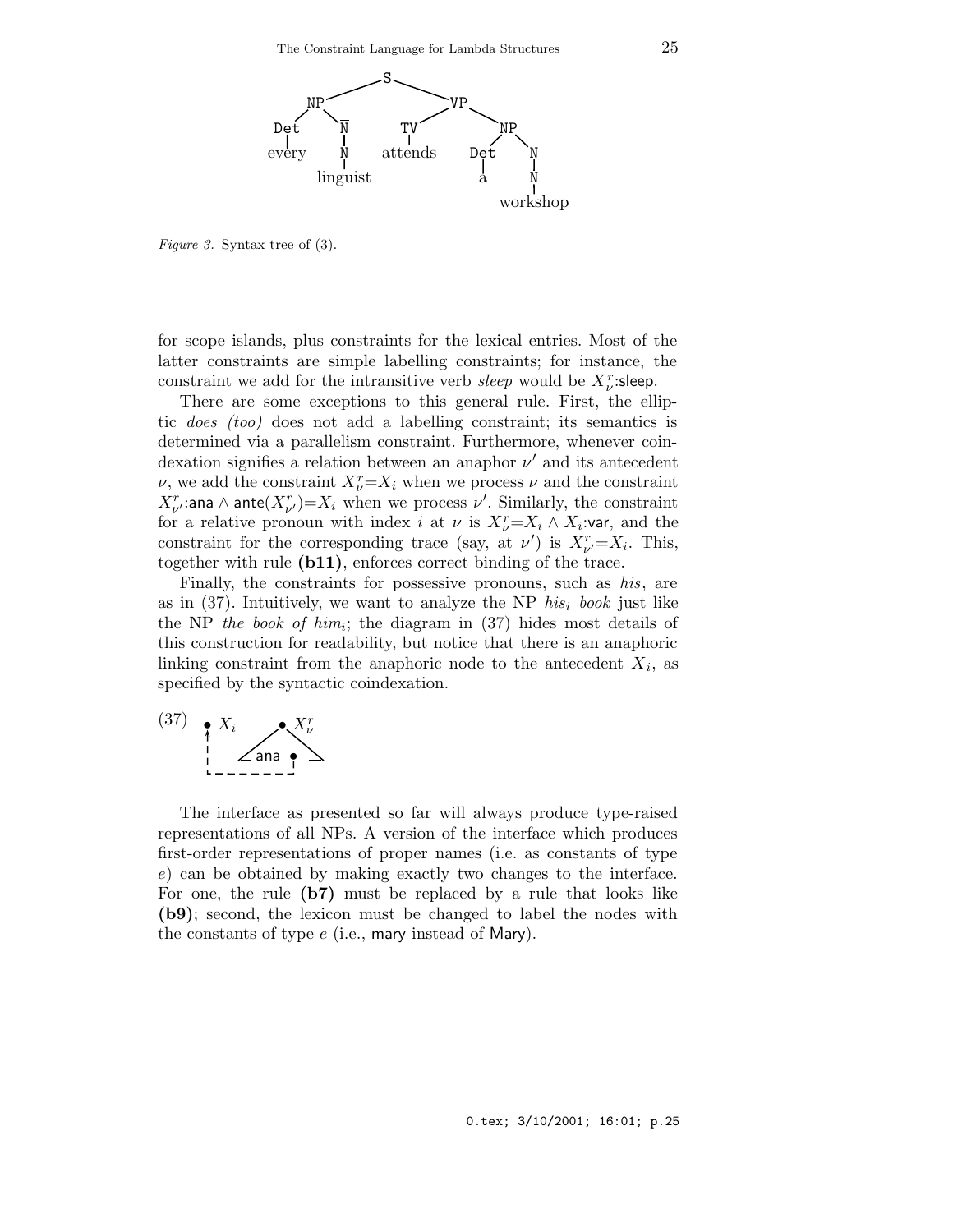#### 5.3. An Example

To see how semantic construction works, we go through the derivation of the constraint (5) for (3). The parse tree of this sentence is shown in Fig. 5.3. We will first construct the NP descriptions, then combine them with the verb, and finally add the scope island constraints.

First of all, the nouns and determiners introduce several labelling constraints, e.g.  $X_{11}^r$ :every,  $X_{21}^r$ :attend, and so forth. The constraints for the NPs are built up from these by the rules (b8) and (b9). This produces e.g. the following constraint for every linguist:



Note the equality constraint for  $X_{12}^r$  and  $X_{121}^r$  introduced by (b9). An analogous construction is performed for a workshop. Now the rule (b3) combines the transitive verb and its object, basically by adding an application between  $X_{21}^r$  (the node with the verb semantics) and  $X_{22}^r$ (the root of the object  $\overline{NP}$  representation).  $X_{22}^r$  is a variable node, which has already been bound by the quantifier. The rule (b1) analogously combines the subject and the VP, and the result looks as follows:



This is exactly the same constraint as in (5). The one thing left to do is to add the scope island constraints, which is trivial in this example because there are no scope islands. The complete sentence is associated with the variable  $X^s_{\epsilon}$ , and all other  $X^s$  variables in the constraint are forced to be equal to  $X_{\epsilon}^{s}$  by the various constraints on scope islands we have collected during the construction process. Now the node 11 in the syntax tree is a determiner which is not an indefinite, and the node 21 is a verb; so we add the constraint  $X_{11}^s \triangleleft^* X_{11}^r \wedge X_{21}^s \triangleleft^* X_{21}^r$ .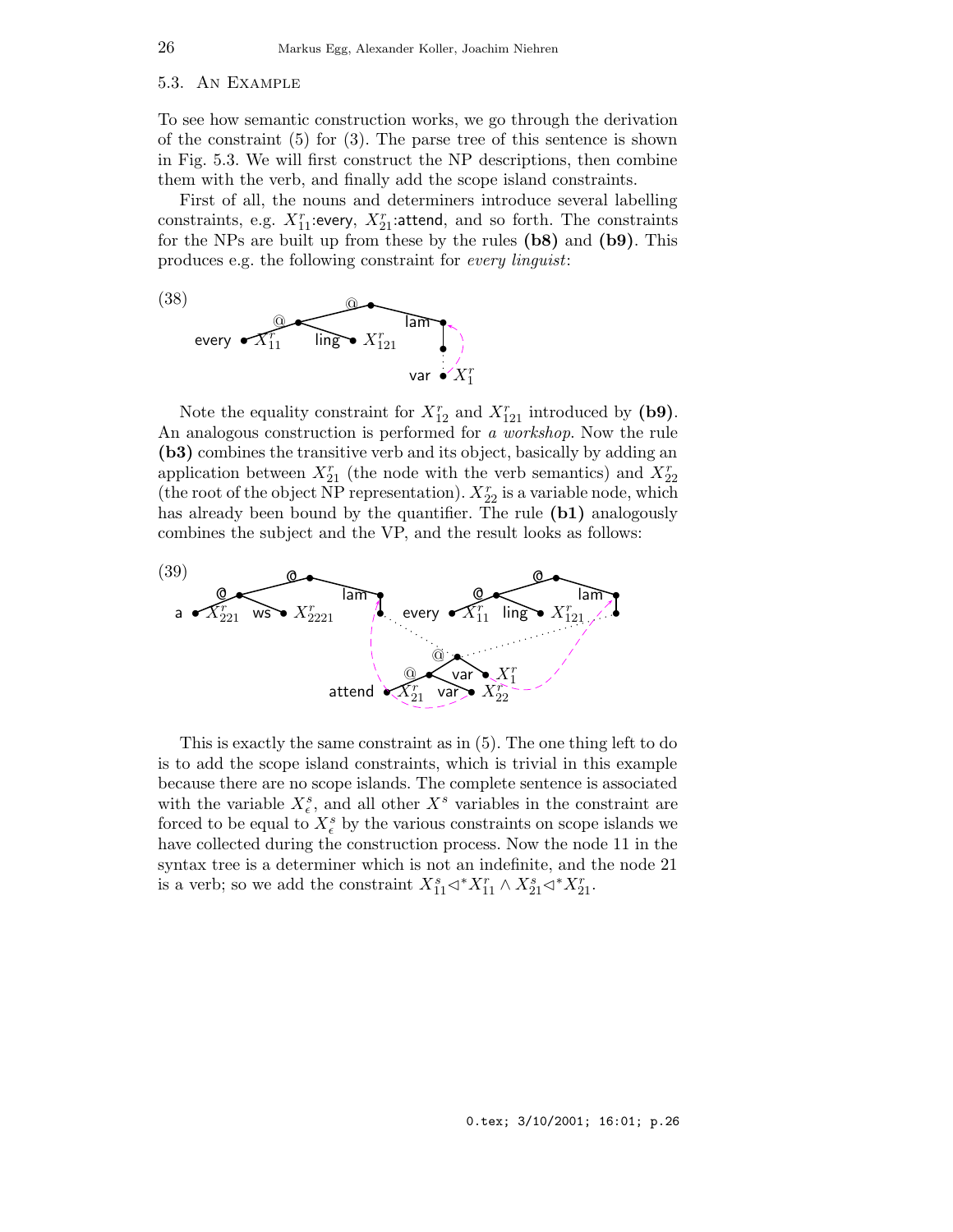

This constraint is of course equivalent to (39). But if the universal quantifier appeared inside an embedded sentence ("John says that every linguist attends a workshop"), the island constraint would force it not to be raised outside the embedded sentence. Because we do not impose a similar constraint on the indefinite, the specific reading of the example is available.

#### 6. Computational Aspects

While the very motivation of underspecification is to put off the enumeration of readings for as long as possible, it should still be possible to do this efficiently when necessary. We briefly sketch the main results on processing of CLLS here and refer the reader to (Erk et al., 2001) for a more in-depth overview.

The most optimistic expectation in solving a constraint would be that each reading can be enumerated in time polynomial in the size of the constraint. Such a behaviour, however, cannot be expected of a framework that allows the analysis of ellipsis and anaphora in addition to scope. For instance, Dalrymple et al. (1991) employ higherorder unification in their analysis of ellipsis, which is known to be undecidable.

Disambiguation of arbitrary CLLS descriptions is very complex as well. Niehren and Koller (2001) showed that even CLLS without binding is equivalent to context unification (Schmidt-Schauß and Schulz, 1998; Niehren et al., 1997a), whose decidability is a prominent open problem in theoretical computer science (RTA, 1998). There are, however, semi-decision procedures which will eventually enumerate all solved forms of a constraint (Erk and Niehren, 2000).

For the sublanguage of dominance constraints (which are sufficient for scope underspecification), the situation is better: It was shown in (Koller et al., 2001) that the satisfiability problem of dominance constraints is decidable, but NP-complete. This means that the most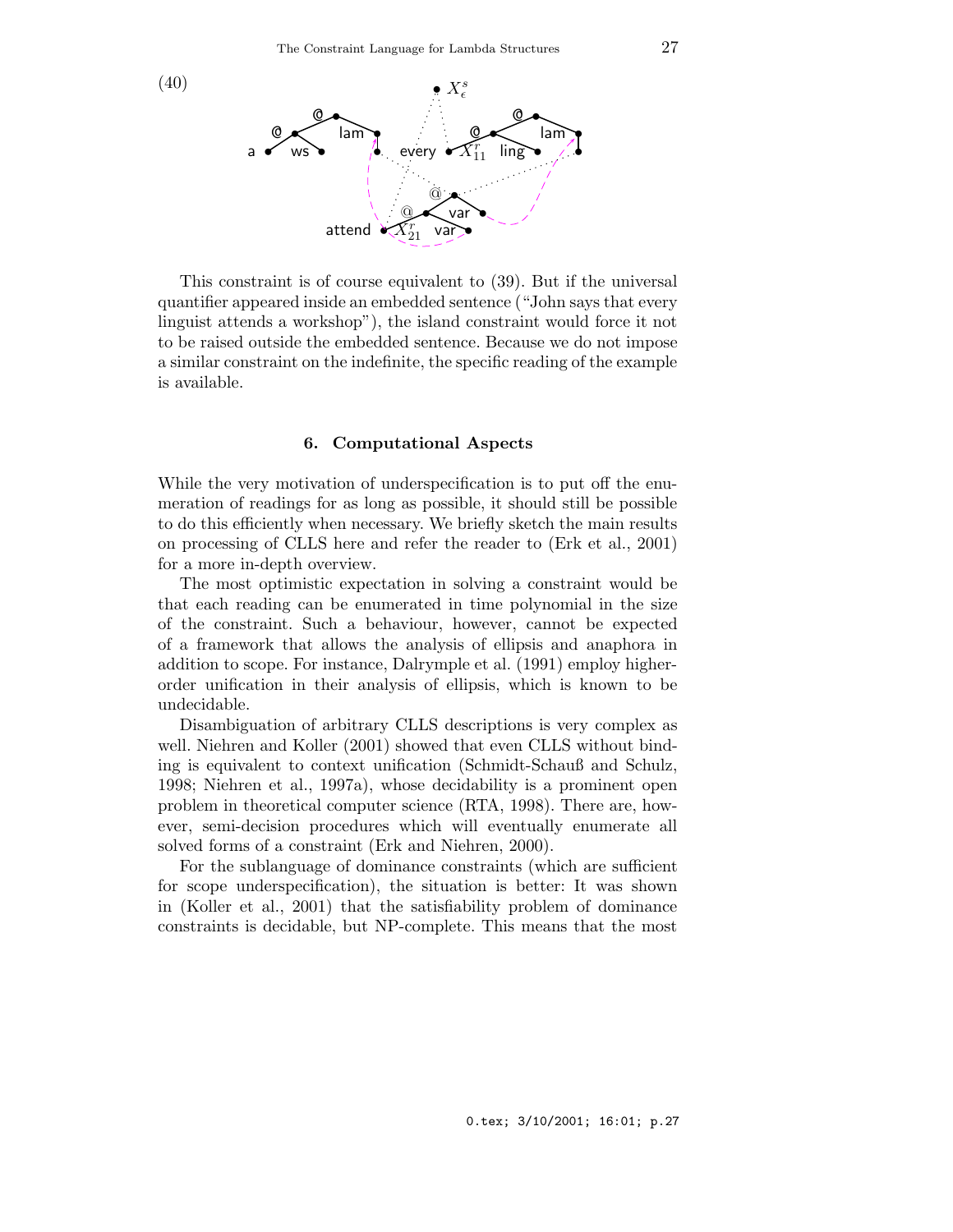efficient solution procedure may take exponential time for enumerating all readings, even if the number of readings is polynomial.

An implementation of a solver for dominance constraints can be obtained by employing constraint programming with finite sets (Koller and Niehren, 2001; Duchier and Niehren, 2000). Here dominance constraints are encoded as constraints over finite sets of integers. These constraints can be solved by always performing deterministic propagation steps to eliminate hopeless choices before making case distinctions. This implementation performs surprisingly well; uncharacteristically for an NP-complete problem, the search never makes a wrong choice.

Indeed, Koller et al. (2000a) could show that all dominance constraints that are needed for the linguistic application belong to a fragment called normal dominance constraints. Satisfiability of a normal constraint can be checked with a graph algorithm of polynomial runtime; each reading can be enumerated in polynomial time as well. Accordingly, this implementation is about an order of magnitude faster than the one based on constraint programming. It is important to note, however, that while the normal fragment is sufficient for the application, the graph algorithm is not a complete solver for all dominance constraints.

Thus an important question for future research is to identify a fragment of parallelism constraints which contains all constraints necessary for the application, is decidable, and can be processed efficiently. An efficient solver could be obtained by extending the constraint programming solver for dominance constraints in two directions. First, the encoding into set constraints would have to be extended to parallelism constraints. Second, special-purpose algorithms for subproblems could be incorporated into the CP system. The graph algorithm for normal dominance constraints can be seen as an extreme case of this approach in which the special-purpose algorithm is so strong that it can completely replace the CP part; but less powerful algorithms could easily be combined within the CP framework.

All mentioned algorithms have been implemented and incorporated into a demo system which derives constraints from a sentence and solves them. The demo is available on the WWW (CHORUS Project, 1999).

#### 7. Conclusion and Outlook

In this paper, we have presented the Constraint Language for Lambda Structures (CLLS), a first-order language for semantic underspecification. CLLS allows the representation of scope ambiguities, anaphora, and ellipses in simple underspecified structures that are transparent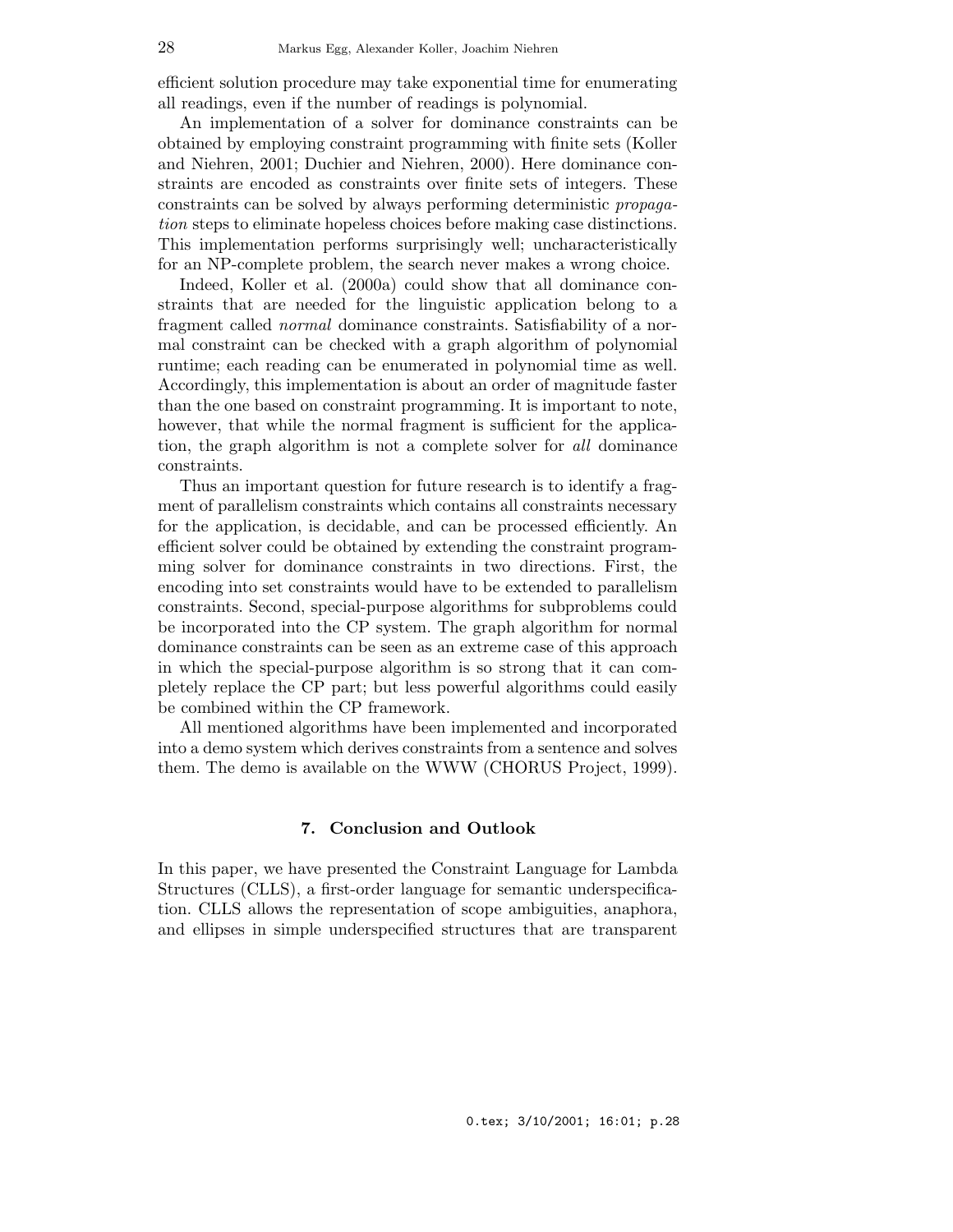and suitable for processing. It is a language of tree descriptions that conservatively extends the language of dominance constraints.

We have shown that CLLS correctly represents many notorious problems from the literature involving scope, anaphora, ellipses, and their interactions. An advantage over earlier approaches to this area is that CLLS analyses are completely declarative, and the formal foundations are very transparent. CLLS also provides a clean solution to a problem with variable binding in the context of scope underspecification that becomes most obvious in the presence of ellipses.

Furthermore, CLLS can be used to model reinterpretation (meaning shift) of aspect and NPs in an underspecified way (Egg, 2001; Koller et al., 2000b). In addition, one can build dynamic accessibility relations into the definition of the binding links and use this to make the effects of anaphora on quantifier scope explicit by reasoning on underspecified structures (Koller and Niehren, 2000). Nevertheless, the linguistic coverage of CLLS still needs to be extended; most obviously, a more complete theory of ellipsis is necessary.

Finally, various more formal aspects can be pursued in the future. One is to find decidable fragments and tractable algorithms for processing parallelism constraints. Another problem, which is essential for any underspecification formalism, is to lift operations on the object level to the level of underspecified descriptions. While research on lifting first-order deduction is still in its infancy (Jaspars and Koller, 1999), there are some encouraging results on underspecified beta reduction (Bodirsky et al., 2001a; Bodirsky et al., 2001b) which have to be explored further.

#### Acknowledgements

This work was supported by the SFB 378 (project chorus) at Saarland University. The article is an updated and revised version of Egg et al. (1998); we are indebted to Peter Ruhrberg and Feiyu Xu for their contributions to these papers. The authors wish to thank Manfred Pinkal, Gert Smolka, all members of the SFB 378 projects chorus, lisa, negra, and nep, and the commentators and participants at the Bad Teinach workshop on underspecification.

#### References

Alshawi, H. and R. Crouch: 1992, 'Monotonic semantic interpretation'. In: Proceedings of the 30th ACL. Kyoto, pp. 32–39.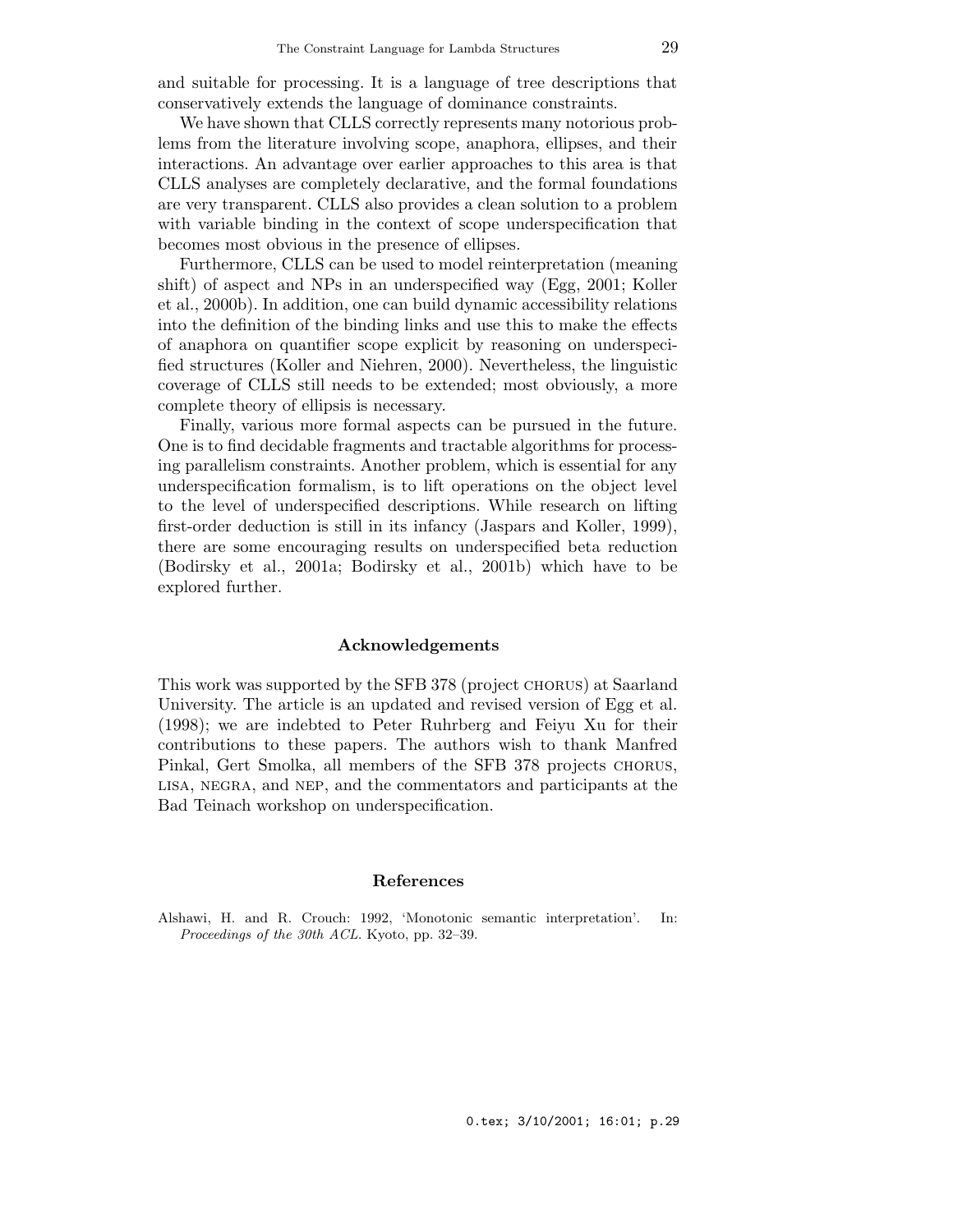- Bodirsky, M., K. Erk, A. Koller, and J. Niehren: 2001a, 'Beta Reduction Constraints'. In: Proceedings of the 12th Intl. Conference on Rewriting Techniques and Applications. Utrecht.
- Bodirsky, M., K. Erk, A. Koller, and J. Niehren: 2001b, 'Underspecified Beta Reduction'. In: *Proceedings of the 39th ACL*. Toulouse. To appear.
- Bos, J.: 1996, 'Predicate Logic Unplugged'. In: Proceedings of the 10th Amsterdam Colloquium. pp. 133–143.
- CHORUS Project: 1999, 'The CHORUS Demo System'. http://www.coli.uni-sb. de/cl/projects/chorus/demo.html.
- Crouch, R.: 1995, 'Ellipsis and Quantification: A Substitutional Approach'. In: Proceedings of the 7th EACL. Dublin, pp. 229–236.
- Dalrymple, M., S. Shieber, and F. Pereira: 1991, 'Ellipsis and Higher-Order Unification'. Linguistics & Philosophy 14, 399-452.
- Duchier, D. and J. Niehren: 2000, 'Dominance Constraints with Set Operators'. In: Proceedings of the First International Conference on Computational Logic (CL2000).
- Egg, M.: 2001, 'Reinterpretation from a synchronic and diachronic point of view'. Linguistics. To appear.
- Egg, M., J. Niehren, P. Ruhrberg, and F. Xu: 1998, 'Constraints over Lambda-Structures in Semantic Underspecification'. In: Proceedings COLING/ACL'98. Montreal.
- Erk, K., A. Koller, and J. Niehren: 2001, 'Processing Underspecified Semantic Representations in the Constraint Language for Lambda Structures'. Journal of Language and Computation. To appear.
- Erk, K. and J. Niehren: 2000, 'Parallelism Constraints'. In: Proceedings of the 11th Intl. Conference on Rewriting Techniques and Applications. Norwich, U.K.
- Fiengo, R. and R. May: 1994, Indices and Identity. Cambridge: MIT press.
- Gardent, C. and B. Webber: 1998, 'Describing discourse semantics'. In: *Proceedings* of the 4th TAG+ Workshop. Philadelphia.
- Gawron, M. and S. Peters: 1990, Anaphora and Quantification in Situation Semantics, No. 19 in CSLI Lecture Notes. CSLI/University of Chicago Press.
- Hirschbühler, P.: 1982, 'VP deletion and across the board quantifier scope'. In: J. Pustejovsky and P. Sells (eds.): NELS 12. Univ. of Massachusetts.
- Jaspars, J. and A. Koller: 1999, 'A Calculus for Direct Deduction with Dominance Constraints'. In: Proceedings of the Twelfth Amsterdam Colloquium. Amsterdam.
- Kehler, A.: 1993, 'A Discourse Copying Algorithm for Ellipsis and Anaphora Resolution'. In: Proceedings of EACL.
- Kehler, A.: 1995, 'Interpreting Cohesive Forms in the Context of Discourse Inference'. Ph.D. thesis, Harvard University.
- Koller, A., K. Mehlhorn, and J. Niehren: 2000a, 'A Polynomial-Time Fragment of Dominance Constraints'. In: Proceedings of the 38th ACL. Hong Kong.
- Koller, A. and J. Niehren: 2000, 'On Underspecified Processing of Dynamic Semantics'. In: Proceedings of the 18th COLING. Saarbrücken.
- Koller, A. and J. Niehren: 2001, 'Constraint Programming in Computational Linguistics'. In: D. Barker-Plummer, D. Beaver, J. van Benthem, and P. S. di Luzio (eds.): Logic Unleashed: Language, Diagrams, and Computation. Proceedings of the 8th CSLI Workshop on Logic, Language, and Computation. CSLI Press. To appear.
- Koller, A., J. Niehren, and K. Striegnitz: 2000b, 'Relaxing Underspecified Semantic Representations for Reinterpretation'. Grammars 3(2–3). Special issue on MOL 6.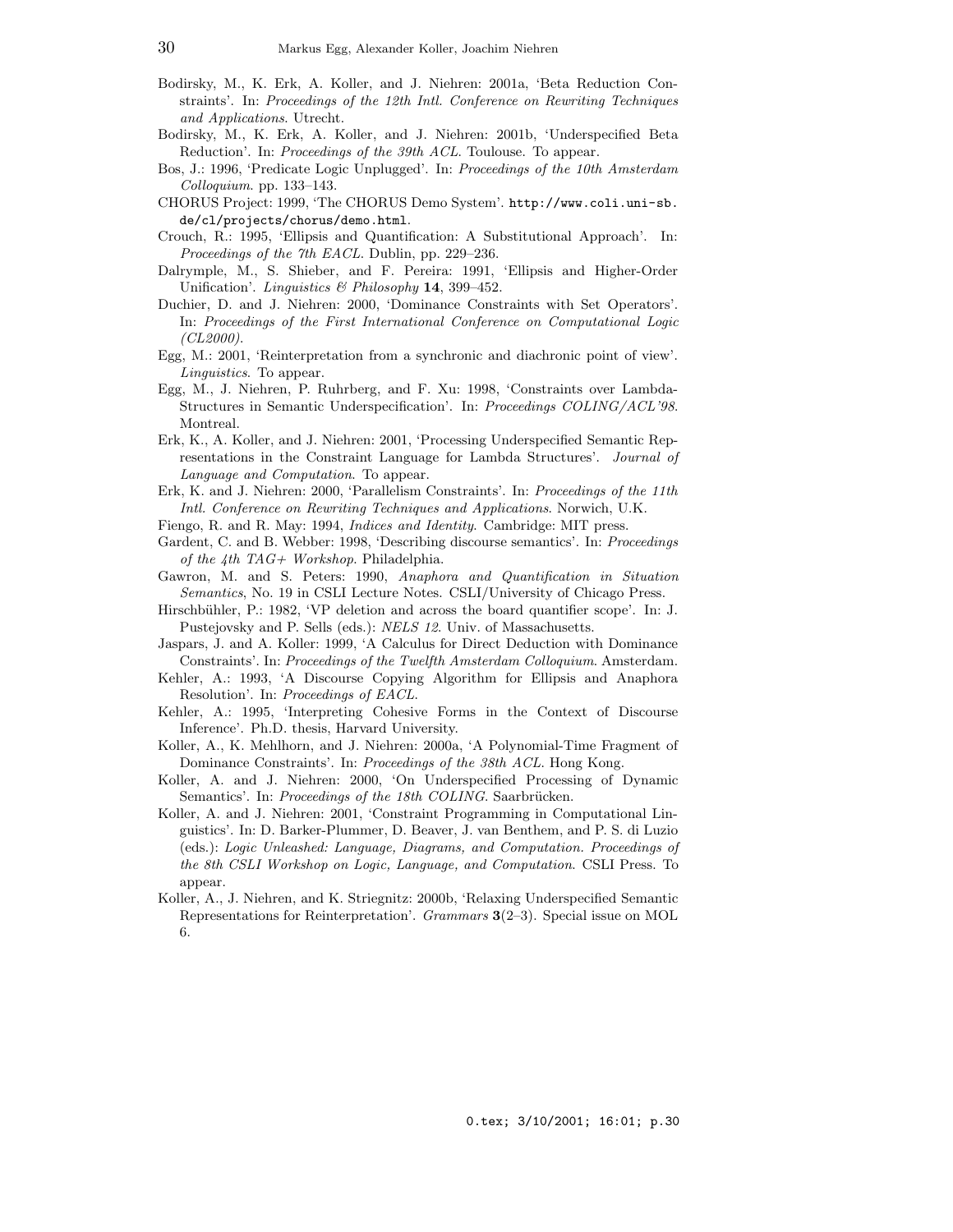- Koller, A., J. Niehren, and R. Treinen: 2001, 'Dominance Constraints: Algorithms and Complexity'. In: M. Moortgat (ed.): Proceedings of the Third Conference on Logical Aspects of Computational Linguistics (LACL '98), Vol. 2014 of Lecture Notes in Artificial Intelligence. Heidelberg: Springer-Verlag.
- Muskens, R.: 1995, 'Order-Independence and Underspecification'. In: J. Groenendijk (ed.): Ellipsis, Underspecification, Events and More in Dynamic Semantics. DYANA Deliverable R.2.2.C.
- Niehren, J. and A. Koller: 2001, 'Dominance Constraints in Context Unification'. In: M. Moortgat (ed.): Proceedings of the Third Conference on Logical Aspects of Computational Linguistics (LACL '98), Vol. 2014 of Lecture Notes in Artificial Intelligence. Heidelberg: Springer-Verlag.
- Niehren, J., M. Pinkal, and P. Ruhrberg: 1997a, 'On Equality Up-to Constraints over Finite Trees, Context Unification, and One-Step Rewriting'. In: Proceedings 14th CADE. Townsville: Springer-Verlag.
- Niehren, J., M. Pinkal, and P. Ruhrberg: 1997b, 'A Uniform Approach to Underspecification and Parallelism'. In: Proceedings ACL'97. Madrid, pp. 410–417.
- Pinkal, M.: 1996, 'Radical Underspecification'. In: Proceedings of the 10th Amsterdam Colloquium. pp. 587–606.
- Rambow, O., K. Vijay-Shanker, and D. Weir: 1995, 'D-Tree Grammars'. In: Proceedings of ACL'95.
- Reyle, U.: 1993, 'Dealing with ambiguities by underspecification: construction, representation, and deduction'. Journal of Semantics 10, 123–179.
- RTA: 1998, 'Decidability of context unification'. The RTA list of open problems, number 90, http://www.lri.fr/~rtaloop/.
- Sag, I. A.: 1980, Deletion and Logical Form. New York and London: Garland Publishing.
- Schmidt-Schauß M. and K. Schulz: 1998, 'On the Exponent of Periodicity of Minimal Solutions of Context Equations'. In: Proceedings of the 9th Intl. Conference on Rewriting Techniques and Applications.
- Shieber, S., F. Pereira, and M. Dalrymple: 1996, 'Interaction of Scope and Ellipsis'. Linguistics & Philosophy 19, 527–552.
- van Deemter, K. and S. Peters: 1996, Semantic Ambiguity and Underspecification. Stanford: CSLI.
- Vijay-Shanker, K.: 1992, 'Using Descriptions of Trees in a Tree Adjoining Grammar'. Computational Linguistics 18, 481–518.
- Xu, F.: 1998, 'Underspecified Treatment of Verb Phrase Ellipsis'. In: I. Kruijff-Korbayová (ed.): Proceedings of the Third ESSLLI Student Session. Saarbrücken, Germany, pp. 269–280.